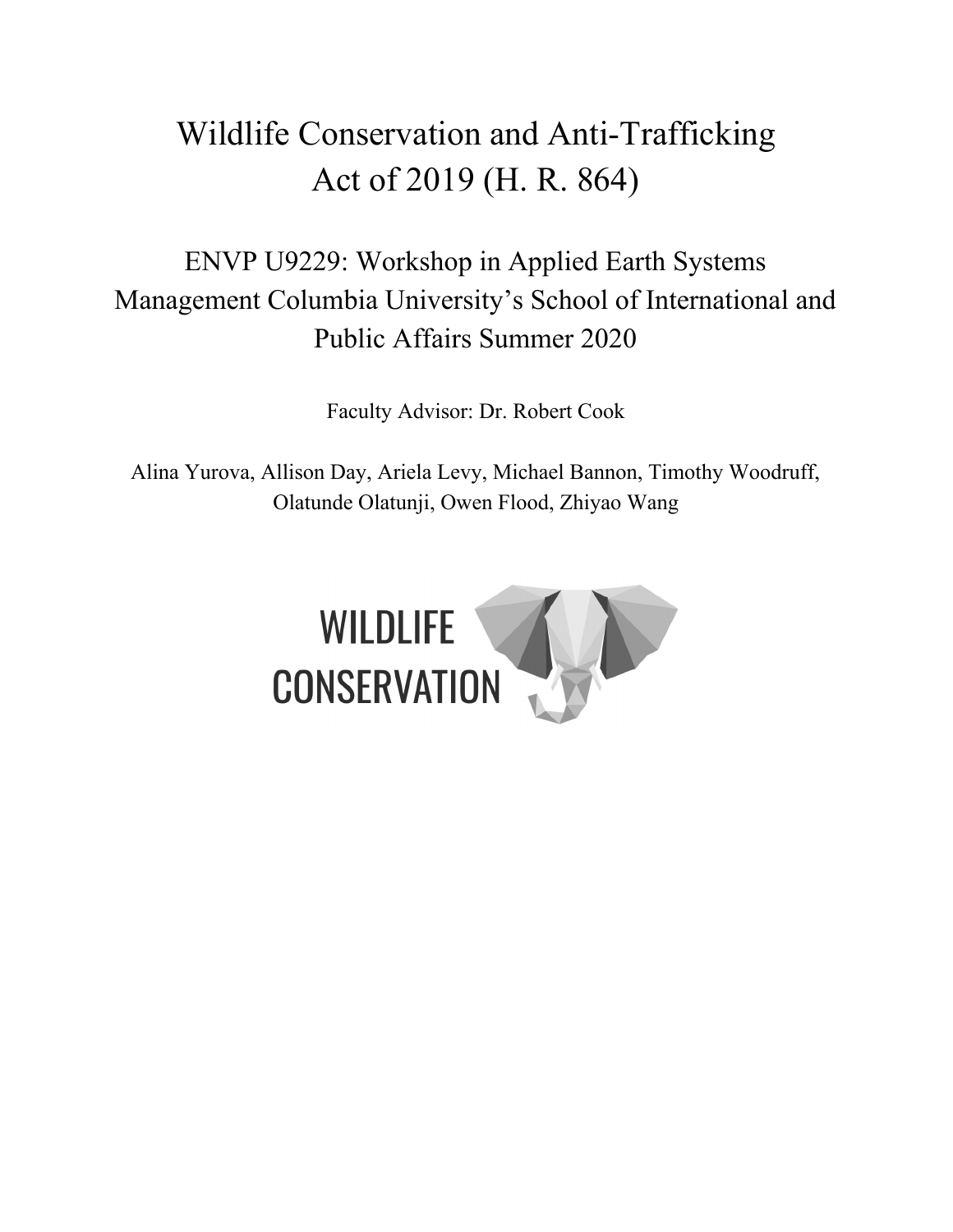## Table of Contents

| I.   |                                                                              |
|------|------------------------------------------------------------------------------|
| II.  |                                                                              |
| III. |                                                                              |
|      |                                                                              |
|      |                                                                              |
| IV.  | Proposed Solutions, Science Behind Solutions, And Associated Controversies 6 |
|      |                                                                              |
|      |                                                                              |
|      |                                                                              |
| V.   |                                                                              |
|      |                                                                              |
|      |                                                                              |
|      |                                                                              |
| VI.  |                                                                              |
|      |                                                                              |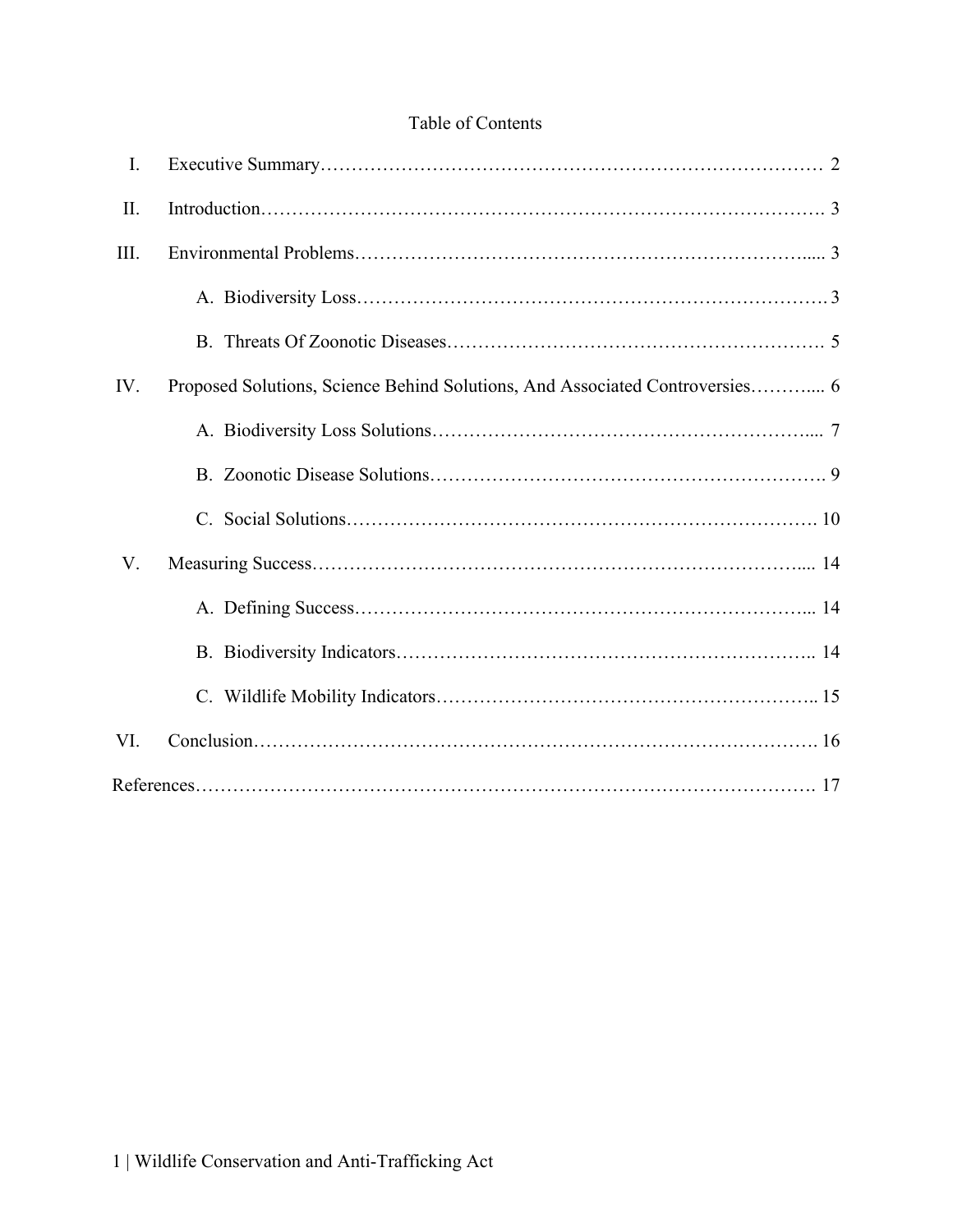#### <span id="page-2-0"></span>I. EXECUTIVE SUMMARY

Wildlife trafficking is the illegal gathering, transportation, and distribution of plants and animals or animal products. It includes local and regional markets where poaching occurs, as well as international distribution markets. Wildlife trafficking poses a significant threat to environmental, social, and economic systems. After drugs and weapons, wildlife trafficking is believed to be the third most profitable illicit market in the world; it is a multi-billion dollar criminal industry (U.S. Department of State n.d.). Wildlife trafficking harms conservation efforts, supports corrupt and abusive governments, and has widespread adverse consequences on human and ecosystem well-being.

Illegal wildlife trafficking has grown in severity and scope due to unchecked demand for wild plants and animals for a variety of reasons, including, but not limited to: perceived medicinal value, cosmetics, fashion, exotic pets, food delicacies, and animal parts for jewelry and/or ornaments that are symbols of status or items of good luck in cultures around the world (United Nations Office on Drugs and Crime 2019). Despite the 1975 Convention on International Trade in Endangered Species (CITES) — where 80 participating countries agreed to focus attention on the threats that unregulated, international trade posed on flora and fauna — the illegal wildlife trafficking industry continues to expand (USFWS n.d.).

The primary impacts of illegal wildlife trafficking are twofold. First, unsustainable and unchecked poaching of wildlife poses acute stress on already fragile ecosystems and species. Second, increased animal-human interactions, coupled with the global movement of plants and animals, poses severe threats to human and ecosystem health. Studies have suspected international illegal wildlife trade has the potential to introduce and spread novel diseases into human populations, such as COVID-19 or SARS (Li et al. 2019).

H.R. 864: The Wildlife Conservation and Anti-Trafficking Act of 2019 aims to address the environmental problems of biodiversity loss and the emergence of novel zoonotic diseases by targeting illegal wildlife trafficking. Implementation of new conservation programs and support for existing programs will provide greater protection for endangered species and improve ecosystem health. Whistleblower reward programs coupled with increased trafficking penalties will dissuade participation in wildlife trafficking. The bill outlines policies and enforcement mechanisms to support wildlife conservation and limit illegal wildlife trafficking to mitigate the threats international wildlife trafficking poses on human and ecosystem health.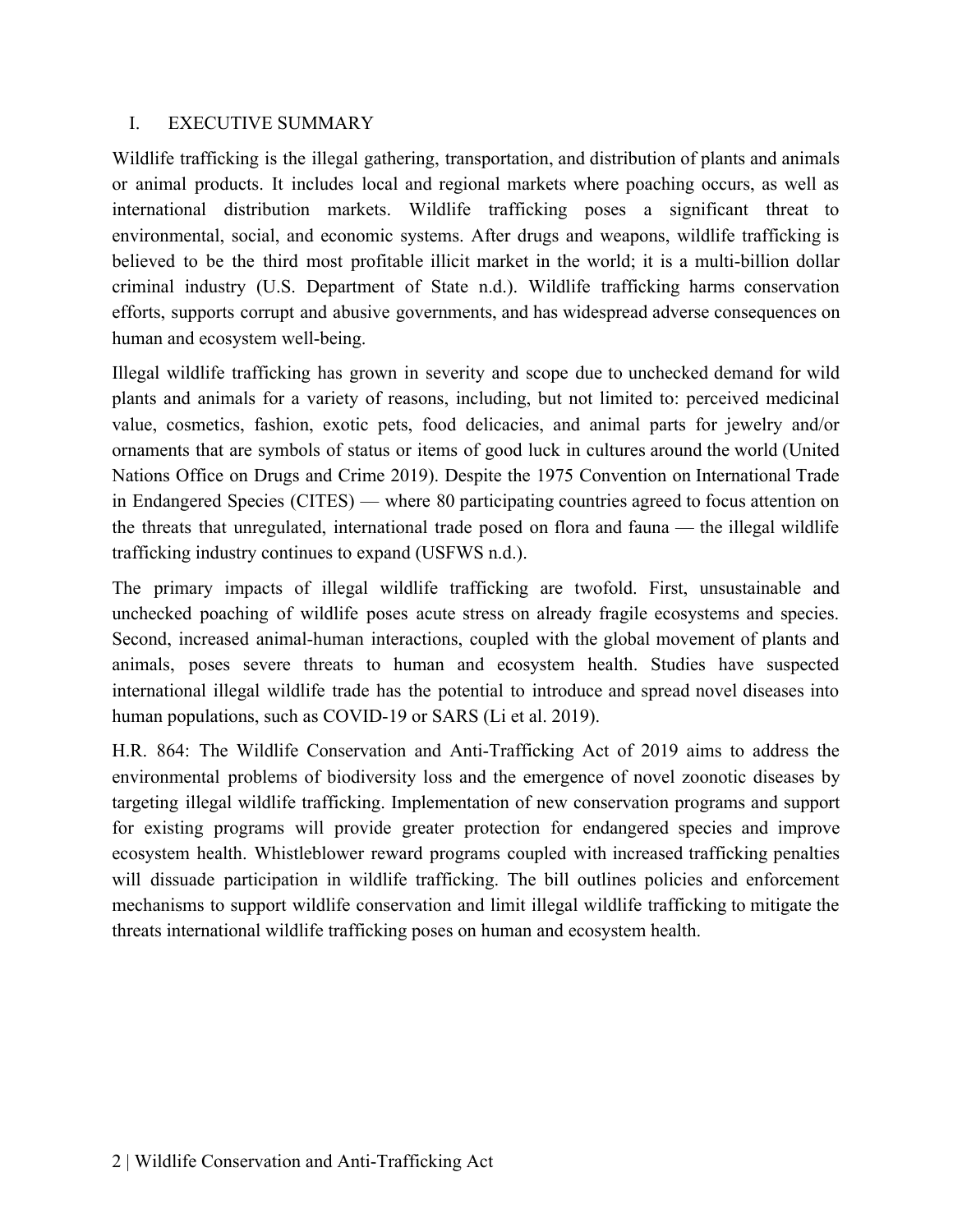#### <span id="page-3-0"></span>II. INTRODUCTION

Communities around the world have used wildlife dietarily or culturally for centuries (Hoffman and Cawthorn 2012). Over the years, demand for wildlife has followed globalization and population growth, transforming the wildlife trade into a thriving, complex international network. Increasing global demand for wildlife has led to mass illegal exportation of plants and animals, transforming sustainable wildlife trade into illegal wildlife trafficking**.** Higher wildlife demand has increased the risks accompanying international transportation and distribution of wildlife by imposing additional stress on already-fragile ecosystems and threatened animal populations.

The drivers of wildlife trafficking vary geographically but are multitudinous and involve supply-side economic and subsistence interests and demand-side cultural traditions. With regards to the supply interests: poverty, lack of access to food, and political influence contribute greatly to local involvement in wildlife trafficking (Harrison et al. 2015). With regards to the demand interests: a key driver of illegal wildlife trade is medicine (i.e. traditional Eastern medicine), such as with rhino and tiger bones and horns (Zhang, Hua, and Sun 2008). Private collectors and trophy hunters also drive wildlife trafficking.

Wildlife trafficking poses significant threats to biodiversity. The United Nation's latest report on biodiversity alerted world leaders to the dangers of one million species at risk of extinction. The report also stressed conservation and biodiversity protection as two necessary measures to take outside of reversing climate change (Brondizo et al. 2019). Given the threats wildlife trafficking poses to human and anthropogenic systems, government action is needed to prevent further consequences.

Wildlife trafficking is widely recognized as a highly profitable market which attracts a wide range of actors including poachers, smugglers, traders, and buyers. Poverty is a central driver to participation in wildlife trafficking and has led actors to establish extensive global networks to transport goods. The problems associated with illegal wildlife trafficking are addressed by H.R. 864 Wildlife Conservation and Anti-Trafficking Act of 2019 using several scientifically supported policy solutions. Implementing the bill and its solutions is likely to make a significant impact on illegal wildlife trafficking rates globally.

#### <span id="page-3-2"></span><span id="page-3-1"></span>III. ENVIRONMENTAL PROBLEMS

## A. BIODIVERSITY LOSS

Biodiversity is defined as the variety of all forms of life, from genes to species, and the ecological and evolutionary processes that sustain it (Gaston 1996). Humans directly benefit from biodiversity, including through food, fibers, medicines, renewable resources, as well as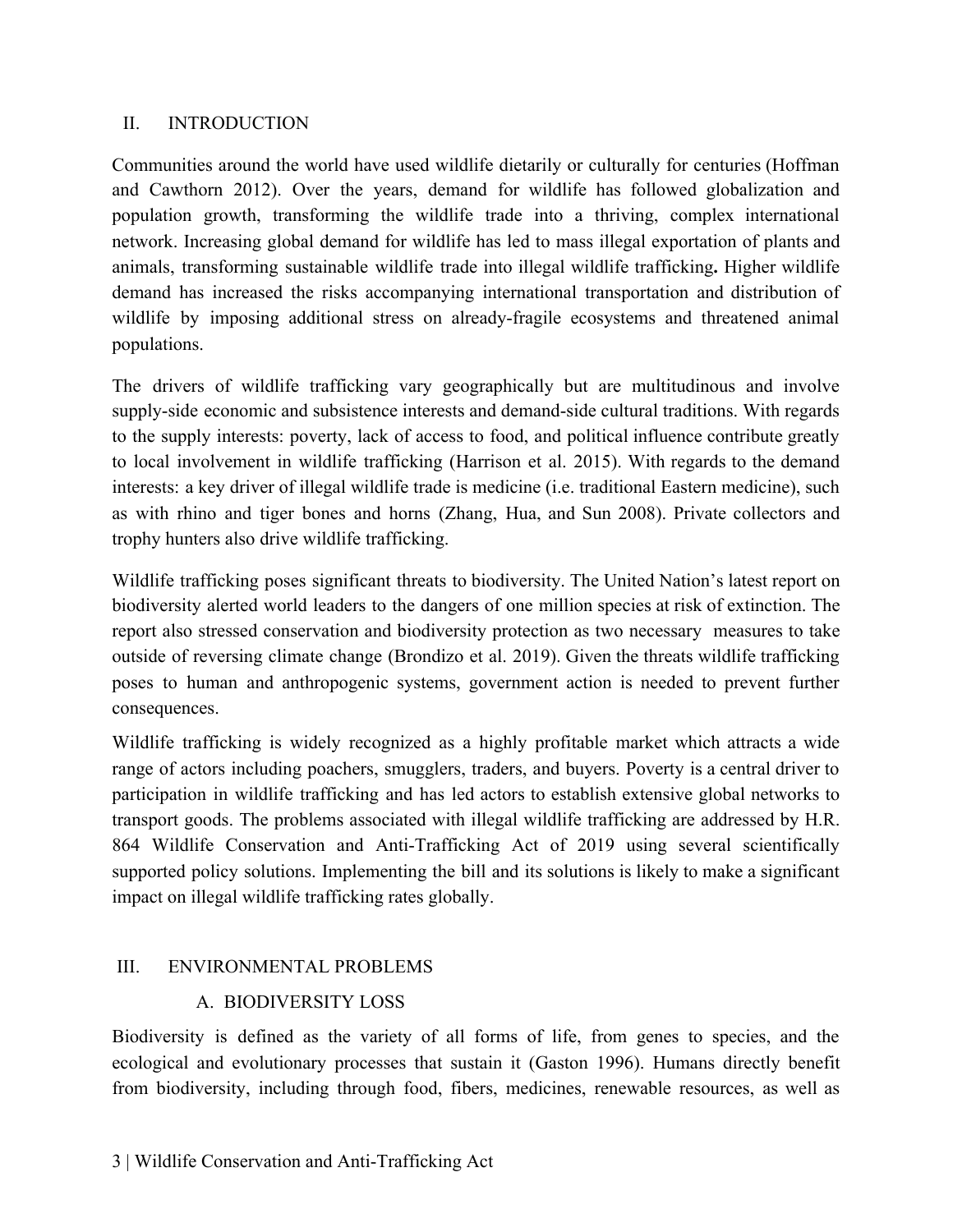through cultural experiences and moral reasons to preserve nature for its own sake (Díaz et al. 2006). Additionally, high levels of biodiversity buffers against large-scale environmental change (Díaz et al. 2006).

Biodiversity loss is a decrease in biodiversity, including numbers, genetic variability, or the variety of species within an ecosystem, a certain habitat, or the Earth as a whole (Rafferty 2019). Research suggests that illegal wildlife trafficking is putting 958 species in danger of extinction, which has larger implications for the health of ecosystems and ecosystem services (Frank and Wilcove 2019). Biodiversity loss leads to two major issues: ecosystem collapse and ecosystem service loss, both resulting in negative impacts on human wellbeing and livelihoods.

## *Ecosystem Collapse*

Many ecosystems have a keystone species, which is a plant or animal that a biological community depends on. The removal of a keystone species can dramatically change an ecosystem structure by causing a trophic cascade, which is a change in the consumption rate in a trophic level that alters species abundance or composition in lower trophic levels (Bowman, Cain, and Hacker 2017). Trophic level refers to the hierarchical structure of food chains, which represents the exchange of energy among species in an ecosystem through consumptive relationships (Reichle 2019).

To illustrate the concept of a keystone species, consider the American alligator. American alligators are important to their ecosystems because they make alligator holes - pools of water that alligators use to stay cool and for mating. Alligator holes create habitat for fish and amphibians and thus provide opportunities for other predators, such as birds, to hunt prey. In the mid-1900s, overhunting of American alligators for their skins resulted in a subsequent decrease in alligator holes, which had unintended consequences for other species (USFWS n.d.; Mazzotti et al. n.d.). The loss of alligator holes reduced food supply for predators, creating a positive feedback loop. As alligators were over-hunted and alligator holes disappeared, food supply for alligators was weakened, creating additional stress on alligator populations (Mazzotti et al. n.d.).

## *Ecosystem Service Loss.*

Ecosystem services are aspects of the environment from which humans benefit. Ecosystem services are broken down into four categories: supporting services, provisional services, cultural services, and regulating services. The example above of the American alligator will be used to illustrate examples of each ecosystem service:

> 1) Supporting services are necessary to produce other ecosystem services (Wall and Nielsen 2012). For example, American alligators provide supporting services by making alligator holes from which other species benefit (Mazzotti et al. n.d.).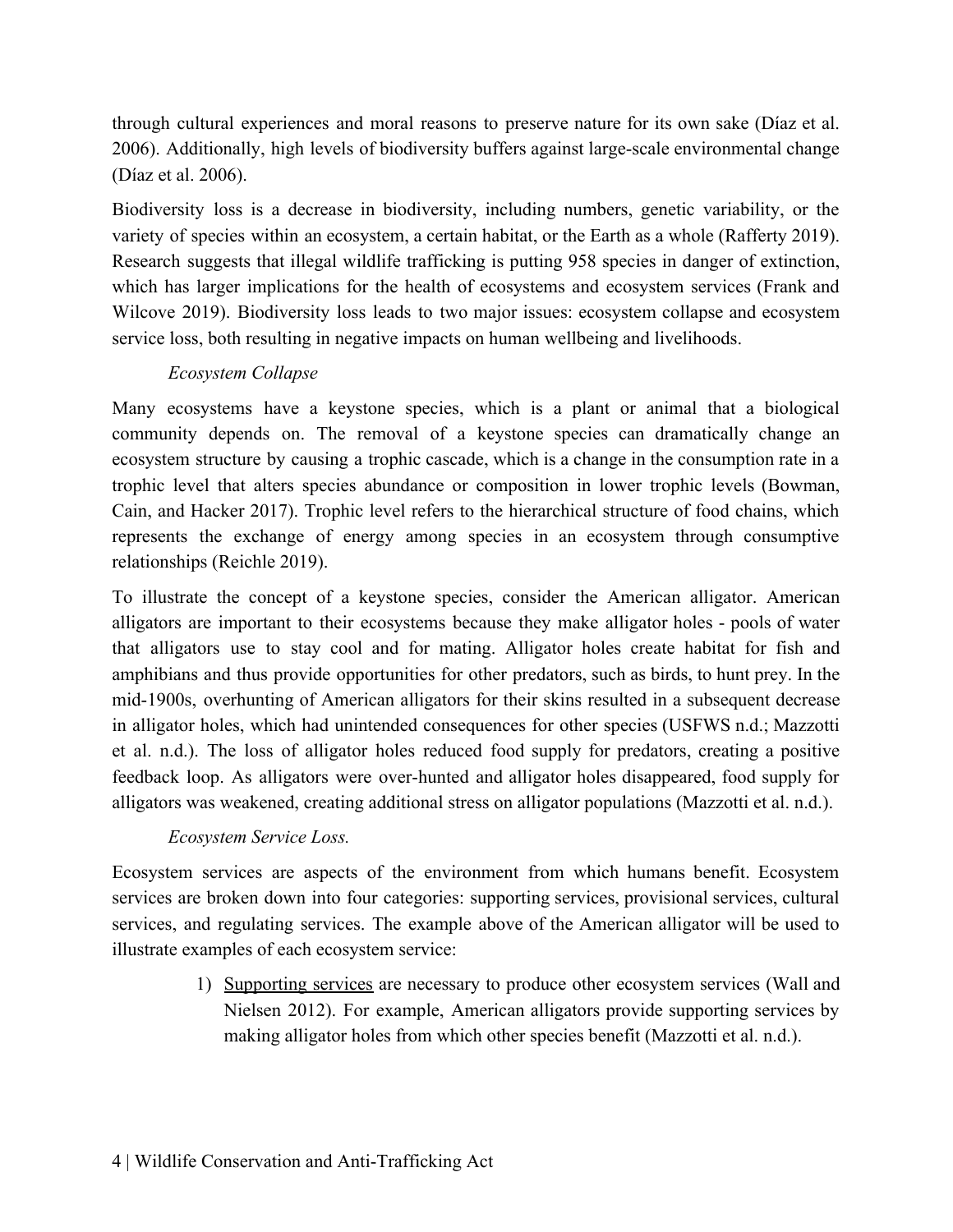- 2) Provisional services are benefits that humans can extract from nature (Wall and Nielsen 2012). Meat from American alligators is sometimes consumed by humans, and alligator skin can be used to make apparel (USFWS n.d.).
- 3) Cultural services are non-material but are important in the cultural development of humans (Wall and Nielsen 2012). The hunting of American alligators in the American South is a recreational activity that cannot take place unless alligator populations are healthy. Sustainable alligator hunting brings in millions of dollars to the economy of the American South (Baurick 2019).
- 4) Regulating services are benefits provided by ecosystem processes that moderate natural phenomena, such as flood control and water regulation (Wall and Nielsen 2012). Alligator holes can hold water during dry seasons and thus help many animal species such as birds, fish, and insects survive through the water-limited period ("Alligator Holes" 2017).

## B. THREATS OF ZOONOTIC DISEASES

<span id="page-5-0"></span>Zoonotic diseases are diseases caused by infectious microorganisms such as viruses, bacteria, parasites, and fungi that originate in non-human vertebrate animal hosts and are transmitted to humans by direct and indirect contact (Karesh et al. 2012). Examples of zoonotic diseases include the West Nile virus, rabies, and coronaviruses (SARS, MERS, COVID-19). While the bill does not specifically mention zoonotic diseases, increased animal-human interactions during wildlife trafficking increases the potential for their widespread dissemination.

Because animals are reservoirs of novel microorganisms, nearly 75 percent of emerging infectious diseases come from animals, many of which can be fatal to humans (Vorou, Papavassiliou, and Tsiodras 2007). According to the US Center for Disease Control and Prevention (CDC), the proportion of diseases that originate in wild animals is increasing, with three out of four new or emerging infectious diseases in humans now expected to originate in animals (CDC 2017). Globally, zoonotic diseases are responsible for 2.7 million deaths per year (CDC 2017).

## *The Spread of Zoonotic Diseases*

Zoonotic diseases are known to spread in three stages: 1) interaction between domestic and wildlife populations, 2) direct contact between infected animals and humans, 3) and disease dissemination among humans (National Research Council et al. 2009). Areas of high risk are those where interactions with animals are frequent, such as zoos, pet stores, nature parks, and wildlife markets. Some zoonotic diseases are vector-borne (i.e. transmitted by a vector): a bite from a mosquito, for example, can cause West Nile virus. Other common forms of disease dissemination include food and waterborne transmission or introduction through the respiratory system.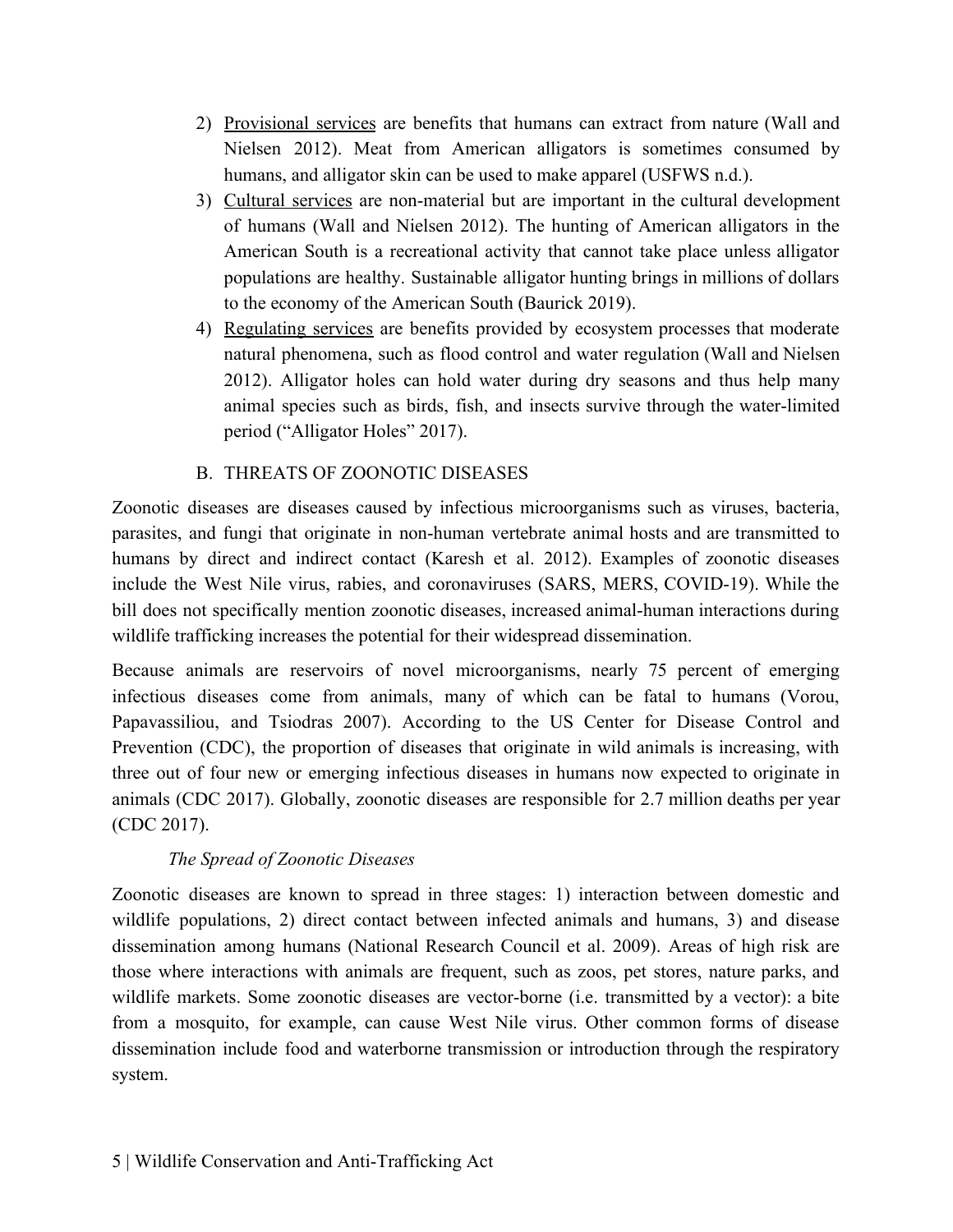#### *Zoonotic Diseases and Wildlife Trafficking*

Wildlife trafficking increases interactions with animals via the global movement of animals and animal products through the entire trafficking route, from poaching, to transport, to trade in markets. During wildlife trafficking, sanitation practices range from limited to nonexistent, presenting a significant risk to the dissemination of future zoonotic diseases (National Research Council et al. 2009). As animals are illegally transported and sold in markets, they are often confined to tight spaces. There is evidence that animals can shed even more viruses when placed in stressful conditions, and research has shown that housing animal species near one another significantly increases the risk of disease mutation and spread (Vorou, Papavassiliou, and Tsiodras 2007; Johnson et al. 2020). Both of these circumstances are often found in wildlife trafficking.

#### *Impact of Zoonosis*

Zoonotic diseases have an immense global impact on human health and economic systems. Historically, a disease's ability to spread and infect humans has been limited to local population outbreaks. However, globalization has allowed for the ever-increasing movement of goods. A joint report by the World Health Organization and the Food and Agricultural Organization in 2004 identified the anthropogenic movement and manipulation of wild plants and animals as the biggest potential trigger of a new disease outbreak (Slingenbergh et al. 2004). Consequently, the past decade has seen the emergence of various novel diseases that have posed major threats to global health and economic stability (Karesh et al. 2007).

Zoonotic diseases affect populations on a global scale, and outbreaks of zoonotic disease from wildlife trade have cost the global economy \$23 billion in damages (Karesh et al. 2005; Karesh, Smith, and Asmussen 2012). Direct losses to the public health sectors connected in large part to value losses due to morbidity and mortality in humans and animals coupled with indirect losses from economic impacts arising from reactions to diseases contribute significantly to economic fallout regionally and internationally (Martins, Häsler, and Rushton 2020).

## <span id="page-6-0"></span>IV. PROPOSED SOLUTIONS, SCIENCE BEHIND SOLUTIONS, AND ASSOCIATED **CONTROVERSIES**

The bill presents several different policy solutions for combating illegal wildlife trafficking and its consequences. The following section divides these solutions into categories depending on how they address (A) biodiversity loss, (B) the spread of zoonotic diseases, or (C) the social implications of illegal wildlife trafficking. Some policy solutions address more than one of these problems. The science behind each solution and the controversies surrounding the implementation of the solution will be discussed where applicable.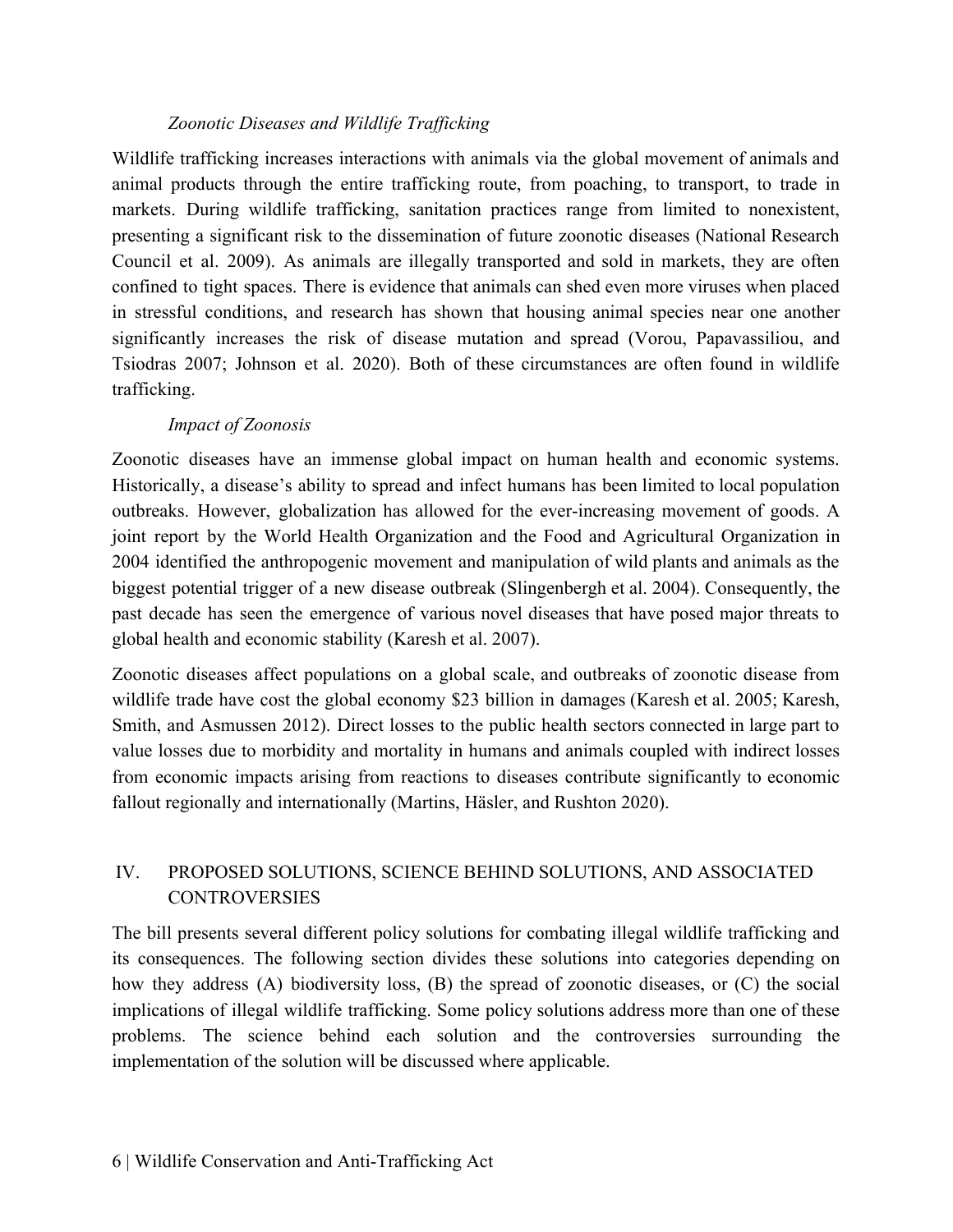#### <span id="page-7-0"></span>A. BIODIVERSITY LOSS SOLUTIONS

#### *Policy Solution: Conservation Program*

This bill calls for the development of the International Wildlife Conservation Program to combat biodiversity loss through US Fish and Wildlife Service (USFWS) assistance under existing species protection legislation. This legislation consists of:

- African Elephant Conservation Act
- Asian Elephant Conservation Act of 1997
- Great Ape Conservation Act of 2000
- Rhinoceros and Tiger Conservation Act of 1994
- Marine Turtle Conservation Act of 2004
- Wild Bird Conservation Act of 1992
- Critically Endangered Animals Conservation Fund
- Neotropical Migratory Bird Conservation Act

#### *Controversy of Policy Solution: A Case Study of the Gulf of California*

Conservation initiatives are often complex due to the relationship between people, their livelihoods, and the species that share the habitat,as demonstrated by a case study of totoaba, the endangered vaquita, and a local fishing community in the Gulf of California. Totoaba is a fish that shares habitat with the world's smallest endangered porpoise: the vaquita (Uribe 2017). Traditional local fishing practices did not threaten vaquitas, but the totoaba became a prized item as its swim bladder is used in traditional Asian medicine to treat liver disease and arthritis (Morell 2017). A single totoaba swim bladder can sell for \$100,000 in China (Ladkani 2019). Given the potential for lucrative illegal wildlife trade, organized crime became involved.

Totoaba fishing is done with gillnets, which have significant bycatch, such as the vaquita, because the nets are non-selective. The vaquita population has decreased by 90 percent since 2011 (Felbab-Brown 2017). In 2015, the president of Mexico, in partnership with conservation organizations, issued a gillnet ban to mitigate biodiversity loss, save the vaquita population, and deter illegal totoaba trafficking (Taylor 2015). However, data from 2016-2017 indicate that the ban did not have a notable impact on totoaba trafficking or vaquita conservation, with more than 600 illegal totoaba nets and lines intercepted and three vaquita's found dead from bycatch (Olivera and Uhlemann 2016). Conservation implementation was poor, and trafficking violations were not severe enough to deter totoaba traffickers. Consequently, vaquitas remain an endangered species, with fewer than 30 individuals remaining (Felbab-Brown 2017).

While the legislation established a precedent for species protection and brought attention to totoaba trafficking, it was unsuccessful. Vaquita populations remain unimproved, and local communities were harmed by the legislation because they lost an integral and sustainable fishing practice after the ban. The legislation needed to take a holistic approach and support locals and biodiversity while tackling the root cause of the problem: the demand for totoaba.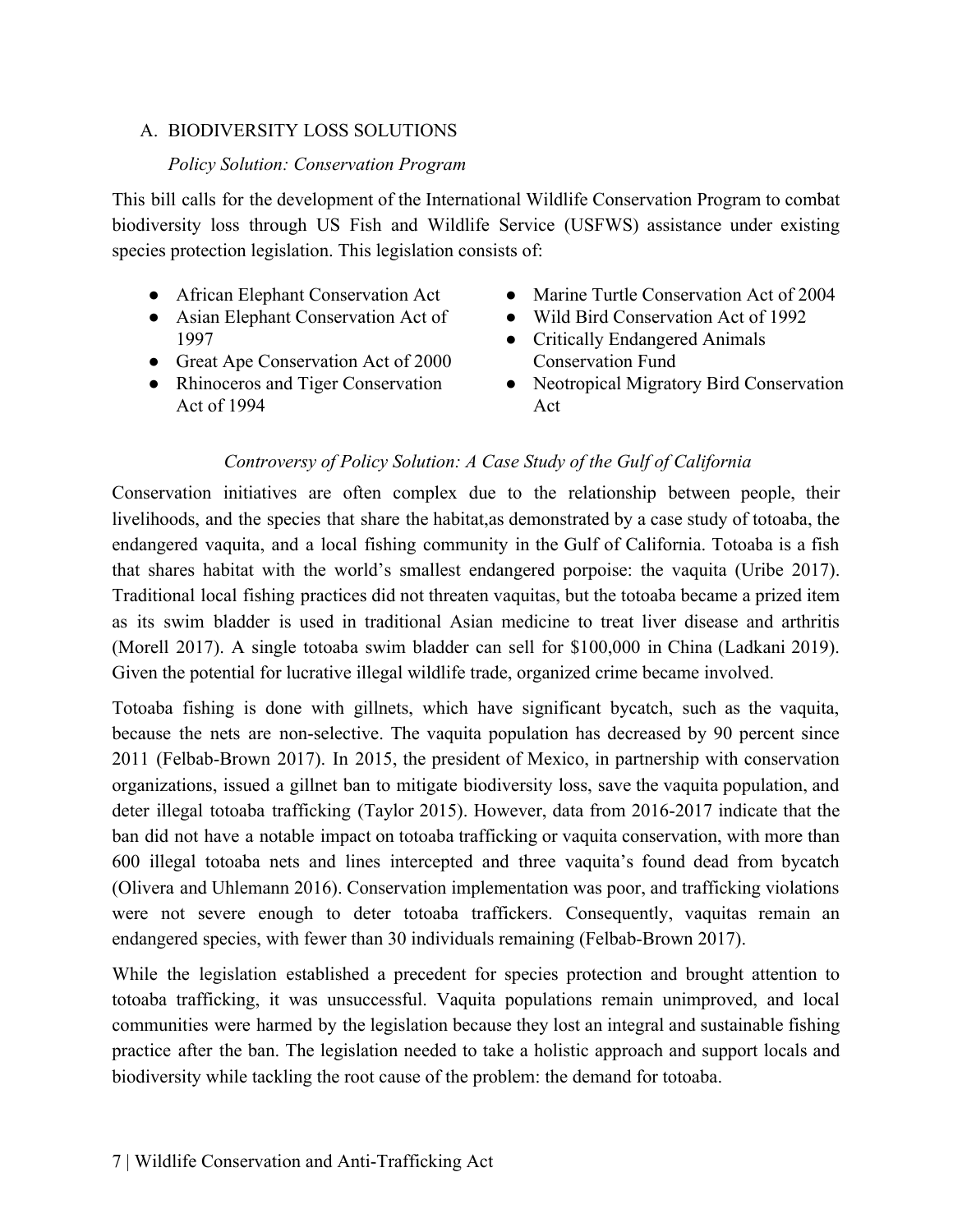#### *Policy Solution: Amendments to Current Acts*

The bill amends some acts to increase the level of protection they provide for certain species. The Marine Turtle Conservation Act of 2004 is amended to protect marine turtles, freshwater turtles, and tortoises rather than the current protection of solely marine turtles. The Great Ape Conservation Act of 2000 is amended to include multi-year grants to be awarded from the Great Ape Conservation Fund for long-term conservation projects for great apes and their habitats.

#### *Science Behind the Solution: American Alligators Case Study*

The story of the American alligator demonstrates the potential efficacy of legally protecting endangered species. American alligators were listed as endangered under the Endangered Species Preservation Act of 1967 due to drastic reductions in population from unregulated hunting for alligator skins (USFWS n.d.). As discussed, American alligators provide a variety of ecosystem services.

The American alligator population was estimated at 100,000 individuals in 1950 across 10 southern states, but after 12 years of legal protection there were between 500,000 to 1 million alligators in Florida alone ("Alligator is Making a Strong Comeback" 1979). Today, American alligator populations have recovered and are sustainably hunted again bringing in millions of dollars to the economy of the American South (Baurick 2019).

## *Controversy of the Solution: Ineffectiveness of Legislation*

While the conservation efforts paid off for the American alligator, creating legal protections for endangered species is not always an effective solution, as seen in the previously mentioned totoaba and vaquita case study.

## *Policy Solution: Changes in Funding*

The bill proposes a change in the funding collection and use specifically for marine mammal and shark conservation. Currently, fines are collected for violations of the Marine Mammal Protection Act of 1972 and the Magnuson-Stevens Fishery Conservation and Management Act. Under the bill, these penalties would go directly to fund marine mammal and shark conservation. A similar allocation of funds would also be set in place for fines related to Illegal, Unreported, and Unregulated (IUU) Fishing Enforcement Act of 2015 to be used for fisheries enforcement.

## *Science Behind the Solution: Cabo Pulmo National Marine Park Case Study*

Efforts in Cabo Pulmo in Baja California Sur, Mexico illustrate how resources devoted to conservation successfully helped an ecosystem on the brink of collapse recover. Cabo Pulmo was a small fishing village that practiced sustainable, local fishing. In the mid-1980s, the reef became overfished due to unregulated commercial fishing. The locals of Cabo Pulmo were concerned and petitioned to declare the reef a marine protected area in 1995. However, since the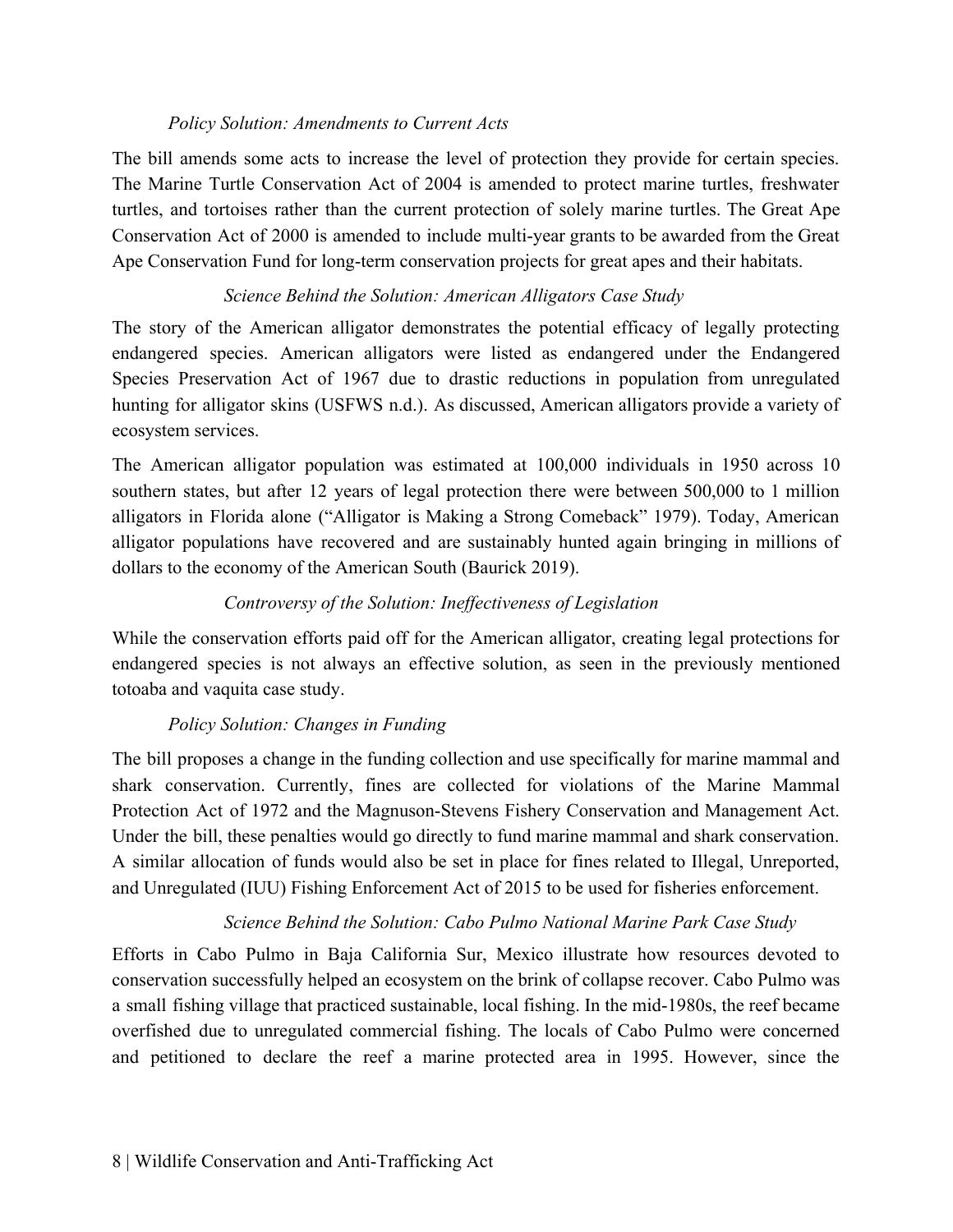government did not enforce the protection, locals began to monitor the reef themselves (Castañón 2019).

Due to the success of the locals' protection efforts, the biomass of species living on the reef increased by 463% in just 14 years (Brierley 2007; Castañón 2019). Top keystone predators like hammerhead sharks, which are endangered from shark finning, saw biomass increases of 1000% after the conservation measures were instituted (Castañón 2019). The story of Cabo Pulmo shows that species can recover when resources are dedicated to conservation. Ultimately, the recovery of the reef created a successful ecotourism industry that provides economic benefits surpassing that of fishing (Bushell 2014).

#### *Controversy of the Solution: Effective and Community-Based Conservation.*

Understanding how conservation can be implemented is crucial to its success. Initiatives within the bill can support community-based conservation. Community-based conservation engages the residents near the conservation areas to protect their natural resources through sustainable practices while creating jobs, generating revenue, and maintaining stability, as seen in the conservation efforts of Cabo Pulmo (Nilsson et al. 2016).

However, given conservation funding in the bill relies on penalties from trafficking, various issues can arise when considering how long the funding will last. Along with this, deciding which conservation initiatives need priority over others is a challenging task. Ideally, ecosystems will recover, providing adequate ecosystem services to surrounding communities without relying on continued monitoring and conservation efforts.

## <span id="page-9-0"></span>B. ZOONOTIC DISEASE SOLUTIONS

#### *Policy Solution: USFWS Officers Stationed Abroad*

While zoonotic diseases are not specifically mentioned in the bill, the solution presented in the bill to combat illegal wildlife trafficking limits the opportunity for zoonotic diseases to spread. The bill requires that USFWS officers be stationed in foreign countries where illegal wildlife trafficking is known to take place. USFWS officers are currently stationed in embassies in seven locations: Bangkok, Thailand; Beijing, China; Dar es Salaam, Tanzania; Gaborone, Botswana; Libreville, Gabon; Lima, Peru; and Mexico City, Mexico (Parramore 2018). In addition to these countries, USFWS officers would be stationed in at least forty other countries considered focus countries by the Secretary of the Interior (Rosen and Smith 2010). USFWS officer duties would focus on deterring illegal wildlife trafficking and reducing demand by assisting local agencies in their conservation efforts. Specific duties include assisting local agencies, facilitating the capture of wildlife traffickers, and providing technical assistance, among other tasks to reduce global demand for wildlife products.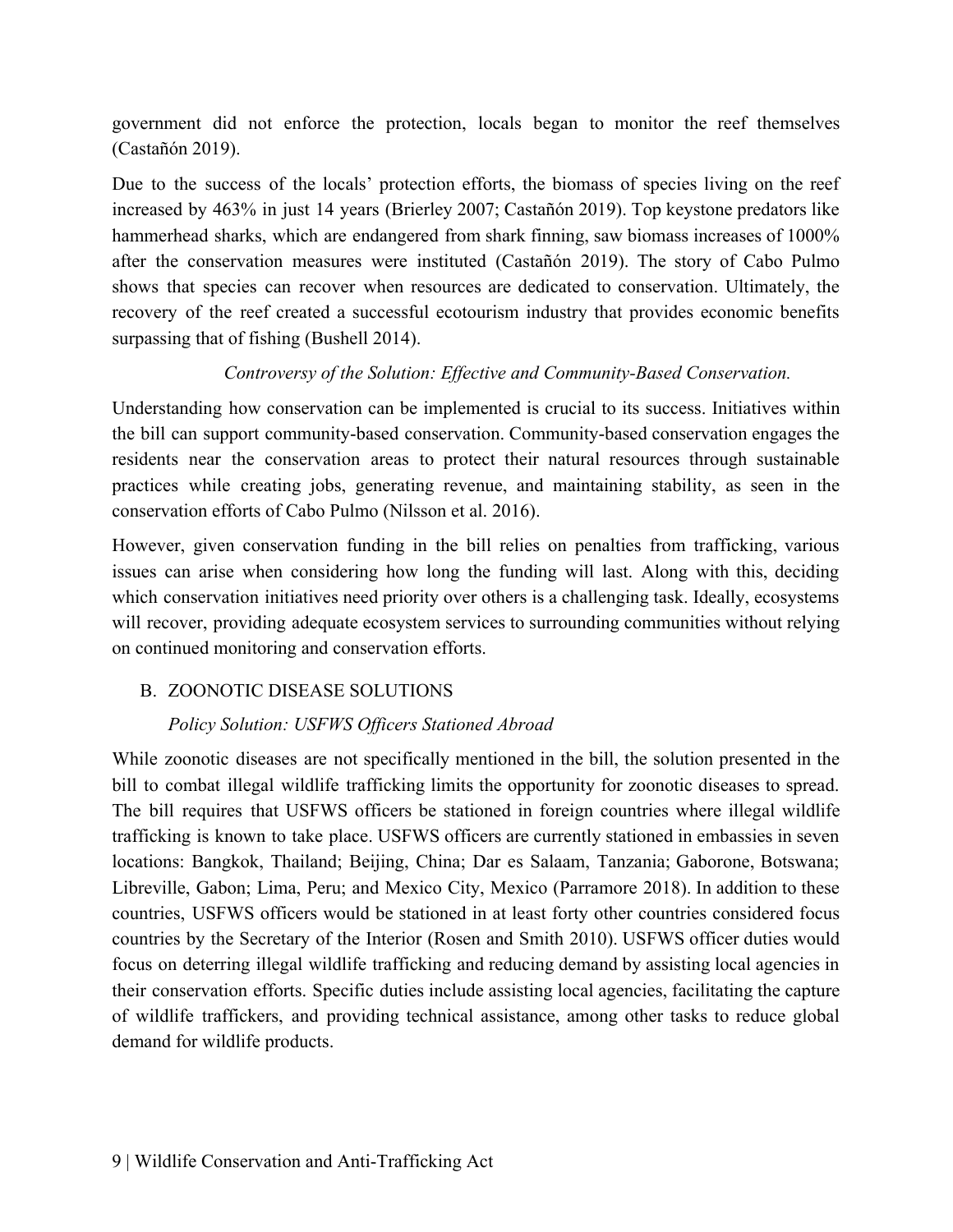#### *Science Behind the Solution: Monitoring for Outbreaks*

Placing USFWS officers in trafficking hotspots could act as an early detection system for the spread of zoonotic diseases. The USFWS officers stationed abroad might monitor potential outbreak epicenters, such as wet markets where animals are unhygienically packed together. Humans frequently come into contact with live animals in wet markets, which makes zoonotic disease spread possible (Woo, Lau, and Yuen 2006). For example, the 2003 SARS outbreak in Guangdong Province, China likely originated in a wet market, and the earliest reported cases of SARS were in food handlers at wet markets (Xu et al. 2004).

## *Controversy of the Solution: Understanding Spread of Zoonotic Disease and the Implementation of USFWS Officers*

The controversy regarding science and zoonotic disease lies in understanding the mutation and transmission of diseases to humans from both legally and illegally trafficked animals. While scientific studies can explain some pathways of zoonotic disease transmission, it remains challenging to attribute a disease to a specific human-wildlife interaction (Pavlin, Schloegel, and Daszak 2009). The connection between zoonotic diseases and wildlife trafficking thus requires further research.

For example, research suggests COVID-19 originated in bats. However, the exact path of the virus before spreading to humans is uncertain. One theory is that the highly-trafficked and endangered pangolin was an intermediary species between the host of COVID-19 and humans (Lau et al. 2020).

## <span id="page-10-0"></span>C. SOCIAL SOLUTIONS

## *Policy Solution: Awards to Whistleblowers*

The bill establishes a whistleblower reward system to incentivize people to come forward with information that would improve criminal investigations into wildlife trafficking. The awards are based on the extent to which the whistleblower contributed useful information to the criminal investigation, ranging from 15-50% of any money received as penalties. Total penalties must exceed \$100,000 for an award to be received. If the relevant Secretary, which could be the Attorney General, Sec. of the Interior, Sec. of Commerce, Sec. of State, or Sec. of Treasury, determines the whistleblower planned or initiated the actions, the award will be reduced. If the whistleblower is convicted of criminal action for their role, they may be denied the award.

## *Science Behind the Solution: Whistleblower Theory.*

When there is a high personal cost to whistleblowing, the reward will have to be high to entice the potential whistleblower to come forward with information. Because most wildlife trafficking happens through organized crime, the personal cost of coming forward with information could be significant. For example, the toll on psychological or physical health, as well as the threat of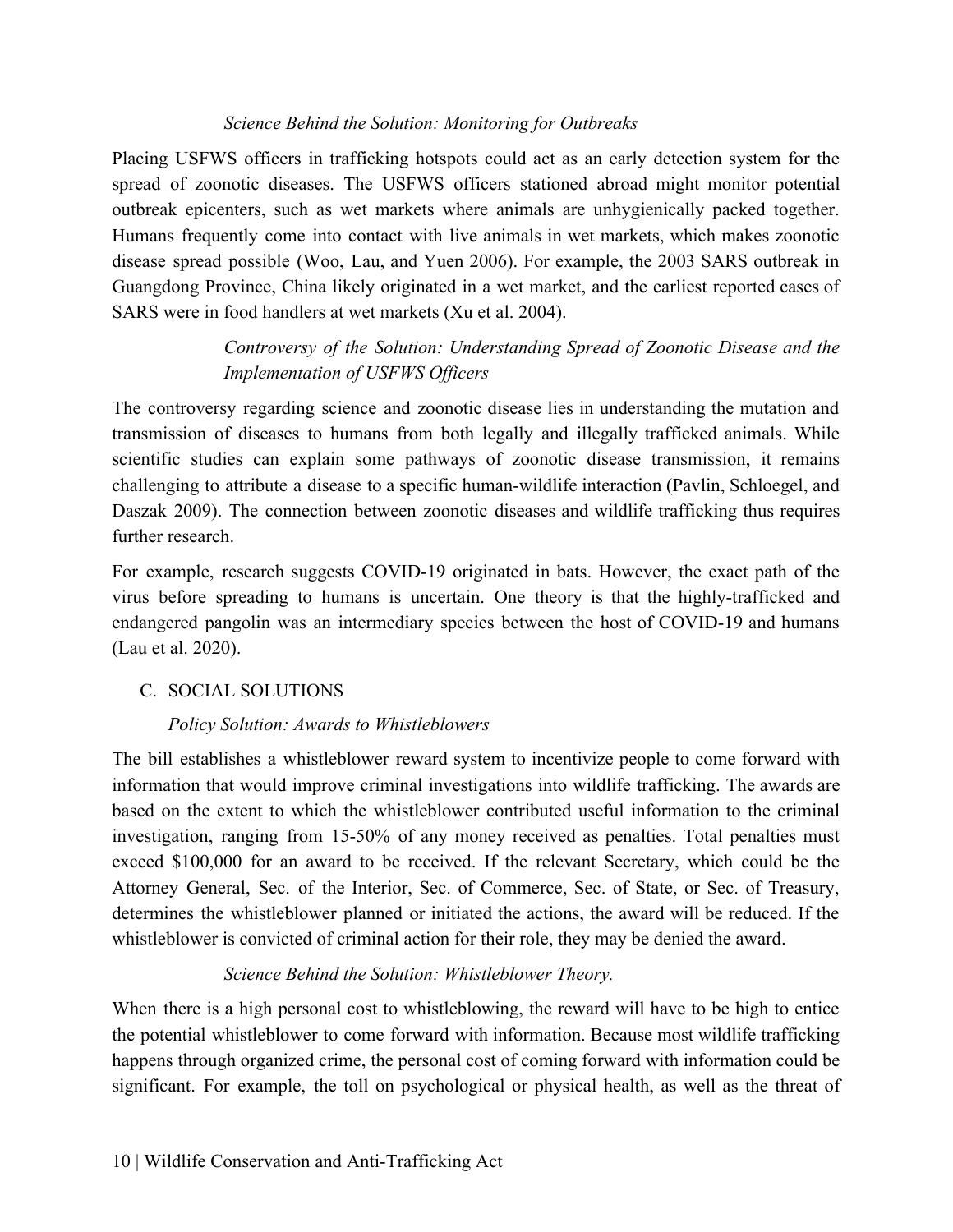ostracism, could be high personal costs to a potential whistleblower (Givati 2016). Therefore, the reward must compensate for the potential risk incurred.

## *Controversies of the Solution: Backlash Against Whistleblowers and Uncertainty in Rewards*

A controversy of using whistleblowers for information on illegal activities, such as wildlife trafficking, is that the whistleblowers and their families may become targets of backlash, especially if the criminal organizations uncover their identity. This can be considered a major deterrent for whistleblowers as risks can outweigh benefits ("Whistleblowers in Business" 2019). Additionally, whistleblowers may themselves be criminals, and the program would then be rewarding their behavior. The bill therefore states that involvement in the crime can lead to a reduction of the award amount and potential indictment and prosecution. However, it can be challenging to identify the degree of involvement the whistleblower had in the trafficking event being reported.

Additionally, a possible issue with this policy solution is that the relevant Secretary has discretion in how much reward money a whistleblower will receive, and this uncertainty may make potential whistleblowers hesitant to come forward with information. The bill does not outline a procedure for rewarding whistleblowers from foreign countries, but similar legislation does allow for foreign whistleblowers to receive compensation (National Whistleblower Center n.d.).

## *Policy Solution: Conservation Program*

USFWS officers will assist in local, active conservation programs in their assigned countries. The bill adds an anti-trafficking program to the aforementioned species conservation component that provides support using current legislation, including the Endangered Species Act of 1973, subsections (a) and (d) of section 8 of the Fishermen's Protective Act of 1967, the Eliminate, Neutralize, and Disrupt Wildlife Trafficking Act of 2016, and the Lacey Act Amendments of 1981. This portion of the bill may address conservation problems by assisting with understaffed programs and resources to alleviate stresses in current programs. The USFWS officers would facilitate the capture of traffickers, support investigations, provide technical support, and advise on the ways to best use the assets of the United States government to reduce wildlife trafficking.

## *Controversy of the Solution: Vague Implementation Guidelines*

This policy solution is vague, and does not give details on how these conservation problems will be addressed or what conservation will be done. However, it does provide a designated purview under which the program will act.

## *Policy Solution: USFWS Officers Stationed Abroad*

As described above, USFWS officers would be placed in various wildlife trafficking hotspots abroad and tasked with reducing demand for illegal wildlife products, assisting local agencies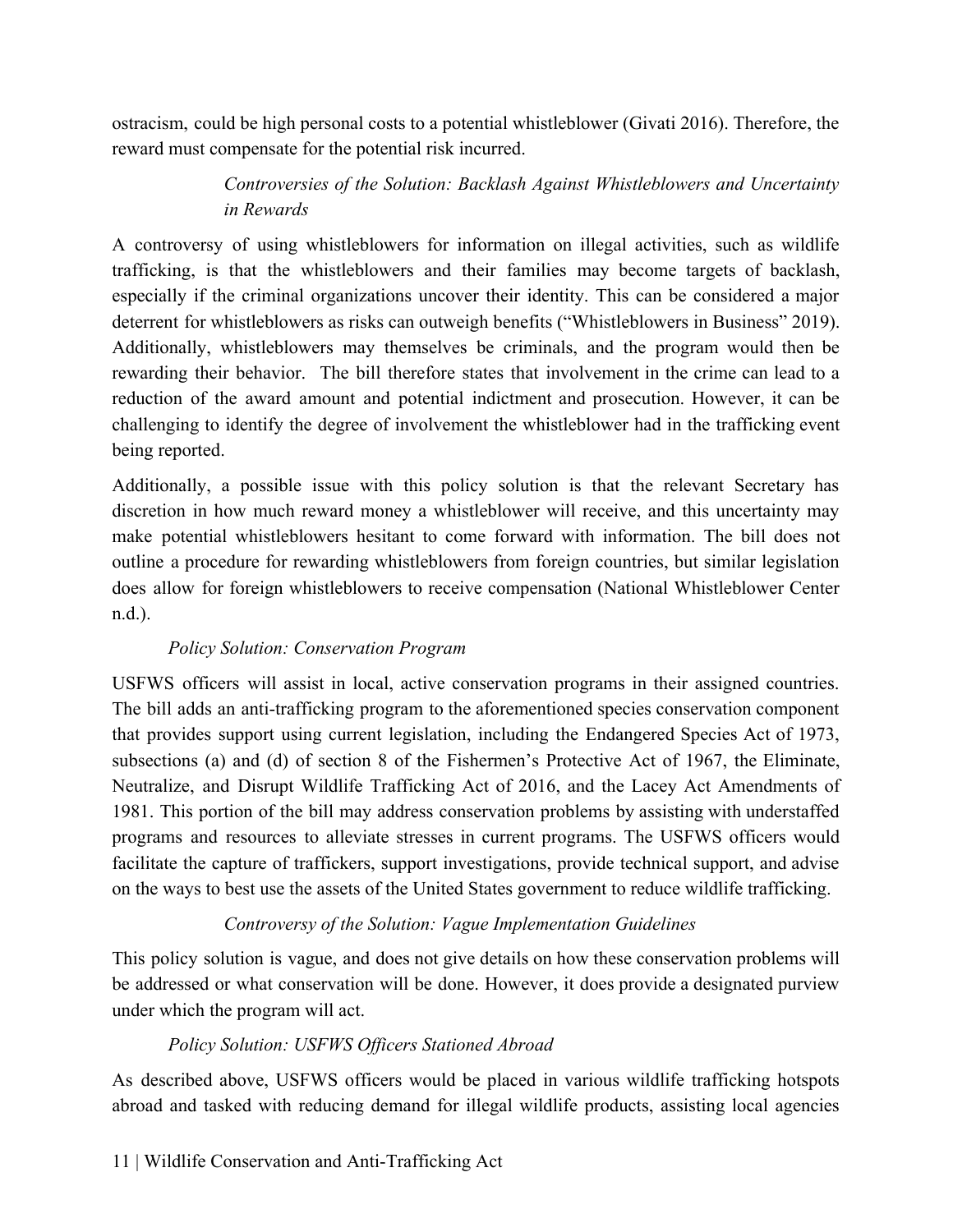with conservation, and facilitating the capture of wildlife traffickers. The bill allows for some discretion in how USFWS officers achieve their goals. Caution must be taken to avoid conflicts between the USFWS officers' enforcement of conservation laws and existing policies and cultures of their host countries.

## *Science Behind the Solution: Further Research on Cultural Uses for Illegal Wildlife Products.*

To better address social problems illegal trafficking poses, researchers must determine and understand the drivers of demand for wildlife, such as use in traditional medicine, meat, social status, or other reasons. For example, rhino horns have been used in traditional Asian medicine for more than 2,000 years (Save The Rhino n.d.). Rhino horns are highly trafficked across the world because of perceived medicinal significance and cultural value. Specifically, consumers believe that rhino horn may help treat diseases such as gout and other ailments (Save The Rhino n.d.). The horns are predominantly composed of keratin, which is the same component as human hair and fingernails (USFWS n.d.). The preparation of rhino horns for use in medicine consists of grinding up the horn, boiling the powder in water, and drinking it. In recent years, Vietnam has become a major hotspot for the use of rhino horn as a hangover cure and treatment for terminal illnesses (Save The Rhino n.d.). In Vietnamese culture, many consider the rhino horn to be a symbol of status and wealth compared to the potential medicinal value, bringing into play cultural norms and demands (Doak and Olmedo 2013).

While the use of rhino horns for medicinal purposes has been practiced for thousands of years, there is controversy over their benefits. Humane Society International has spoken out against the rhino horn usage and publicly stated there are no medicinal benefits (Humane Society International 2011). This creates tension between science and tradition.

## *Controversy of the Solution: Rhino Horn Use for Medicinal and Cultural Practice Case Study and Jurisdictional Conflicts*

The conflict between the perceived medicinal and cultural significance of some illegal wildlife products and scientific studies can create tension when attempting to regulate illegal wildlife trafficking. The presence of USFWS officers in foreign countries as they work to reduce demand for illegal wildlife products may be construed as cultural imperialism by the host country. For the United States to avoid this perception, change in cultural medicinal practices involving illegal wildlife products must occur through research, education, and awareness of the true medicinal facts about these products and their alternatives.

Controversies surrounding the jurisdictional extent of the US also present a problem for USFWS officers operating abroad. There is the potential for pushback against US interference in the host country and issues of sovereignty in enforcing international laws and treaties. However, a 2019 progress report on the Eliminate, Neutralize, and Disrupt (END) Wildlife Trafficking Act of 2016 reported that countries currently hosting USFWS officers worked collaboratively with the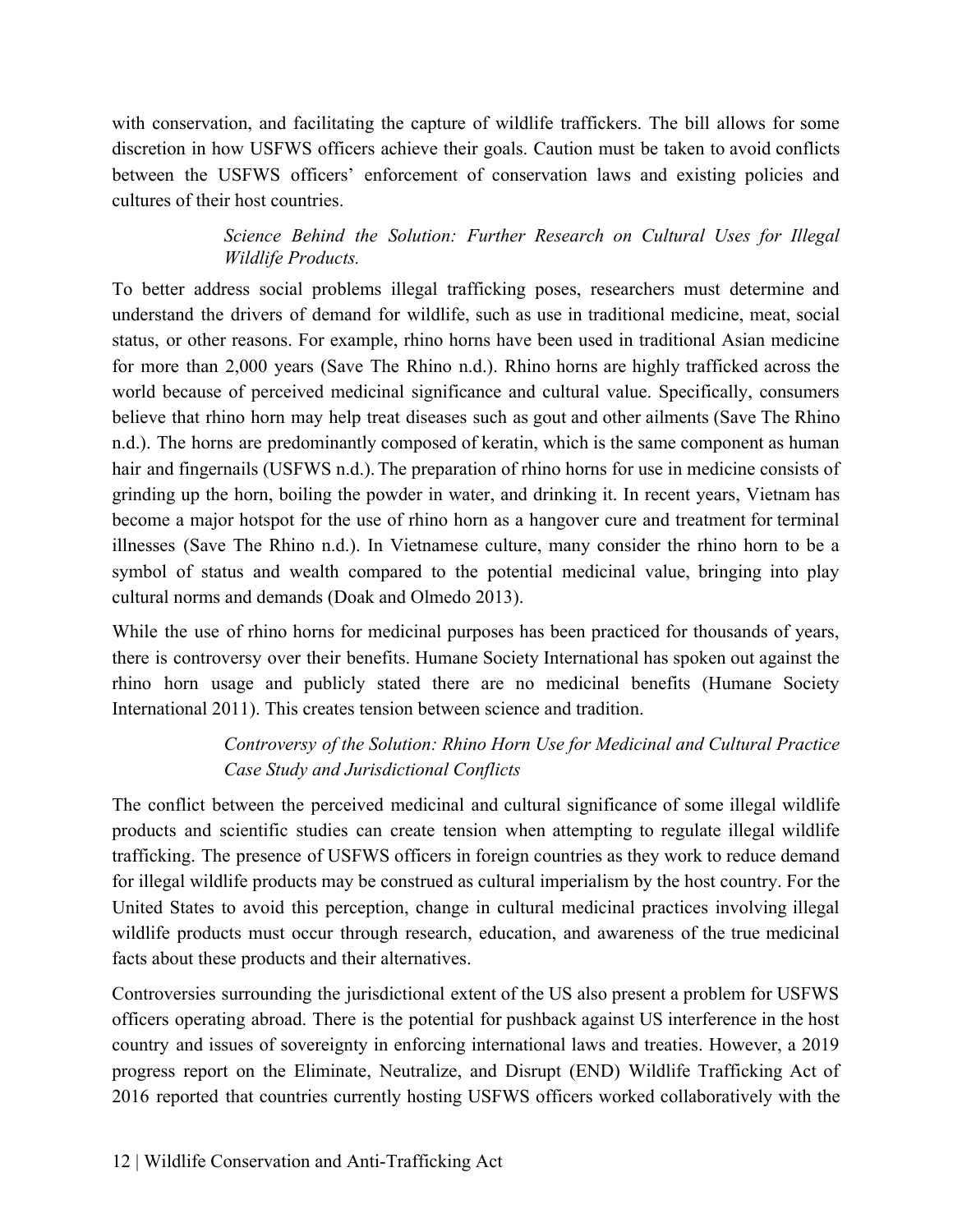US presence and had an overall positive impression of the program (Bureau of Oceans and International Environmental and Scientific Affairs 2019).

## *Policy Solution: IUU Fishing*

The bill allows for fines from the Magnuson-Stevens Fishery Conservation and Management Act to be allocated to enforce the IUU Fishing Enforcement Act of 2015. Enforcement of illegal, unreported, and unregulated fishing measures requires expensive equipment to enforce, such as boats, satellites, trained personnel and the vast area of the ocean needing to be monitored (The Pew Charitable Trusts 2017). While IUU fishing can produce cheaper fish in marketplaces, it drastically lowers global fish stocks and supports illegal and organized crime, harms marine ecosystems, and produces bycatch (Monterey Bay Aquarium n.d.).

## *Controversy of the Solution: Impacts on Local Subsistence Fishers*

Legislation aimed at restricting unlawful fishing by banning certain fishing practices to reduce bycatch of threatened species may jeopardize local fishers' income. Legislation should be implemented in such a way that it can support local incomes and food security while also using strong enforcement to undermine trafficking.

## *Policy Solution: Increasing Severity of Wildlife Trafficking Crime*

The bill increases the severity of illegal wildlife trafficking crimes to deter engagement. The bill amends the Travel Act and the Racketeering Statute to include wildlife trafficking violations, which will increase fines and allow for these crimes to be prosecuted more easily. More severe punishments for crimes should reduce trafficking by increasing the risks and reducing the benefits of participating in the trade. The policy solution is not specific as to exactly how much the fines will increase by or what other criminal punishments will be added, but it does create a system that focuses more strongly on punishing these violations.

## *Controversy of the Solution: Ineffectiveness of Harsh Punishments on Crime Deterrence*

Traditionally, the US criminal justice system employs harsher punishments to deter crime. However, some social scientists argue that there is no connection between the harshness of punishment and crime deterrence. One theory is that the threat of criminal stigmatization rather than the cost of committing a crime is a stronger deterrent force against crime. Another theory is that the perception of being apprehended and convicted deters crime, rather than the severity of the punishment. Within the criminological science community, there is debate about the true causes of crime deterrence and how to best use them in the criminal justice system (Doob and Webster 2003). To that end, one could argue that measures taken in H.R. 864 to increase the penalties associated with illegal wildlife trafficking may not be an ineffective deterrent against crime.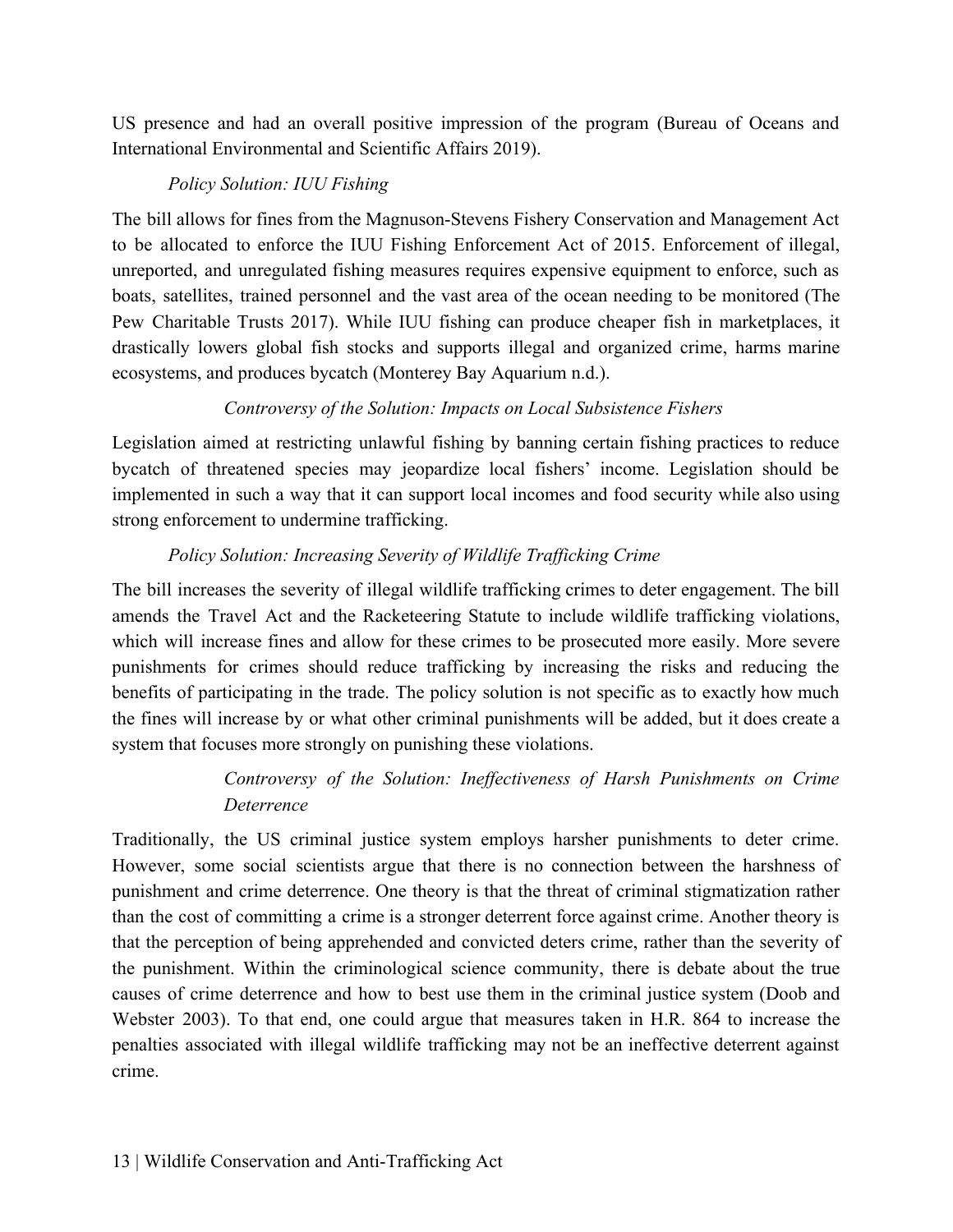#### <span id="page-14-1"></span><span id="page-14-0"></span>V. MEASURING SUCCESS

#### A. DEFINING SUCCESS

The solutions proposed in the bill are wide-ranging and multifaceted but are principally intended to achieve two main objectives: (1) a reduction in biodiversity loss, and (2) reduced movement of wild plants/animals and any associated zoonotic diseases. The success of the bill will therefore be measured by its progress towards achieving these overarching goals. However, a challenge in assessing these benefits in the bill is that some of its main components are not easily measurable or observable. First, the bill's goal to reduce biodiversity loss is a complex outcome to measure: variations in biodiversity consist of changes at the genetic and species levels, oftentimes meaning that the time-scale on which these variations are measured is relatively long, which is inconvenient from a policy analysis standpoint. Second, in measuring changes to the illegal wildlife trade, the bill is also presented with a challenge common in observing illicit activity. The illegal wildlife trade, much like the drug trade, gun trade, or even government corruption, is by nature intended to be hidden from public view and so it is likely that even the best thought out policies address only a fraction of the full scale of the industry (Flores-Palacios and Valencia-Díaz 2007).

To overcome this challenge, some performance indicators instead offer indirect markers of progress towards the bill's stated objectives.

## <span id="page-14-2"></span>B. BIODIVERSITY INDICATORS

#### *Conservation Program*

Improved conservation outcomes for the species authorized under the bill would be an effective marker of success. Species health can be measured in several ways, including estimating the total number of individuals in a species, the number of different species in an area, or the geographic spread of a species. There is a range of scientific methods for wildlife population measurements (canopy fogging, aerial photography, etc.), as well as sampling methods such as transect and quadrat sampling. These are distance sampling methods used to estimate wildlife populations. Lines with markers are placed across a study area, usually in a grid, and using data on where and how many individual animals of your target species interact with each line, you can model the probability of detection and from there, estimate population sizes.

#### *Amendments to Existing Acts*

The success of making amendments to the Marine Turtle Conservation Act of 2004 and The Great Ape Conservation Act of 2000 can be determined by whether the new grants and the proposed expansion of protections helped to improve conservation outcomes. Comparisons can be made between the welfare of great ape and marine turtle populations before and after the additional grants are made available. Similarly, comparisons can be made between tortoise and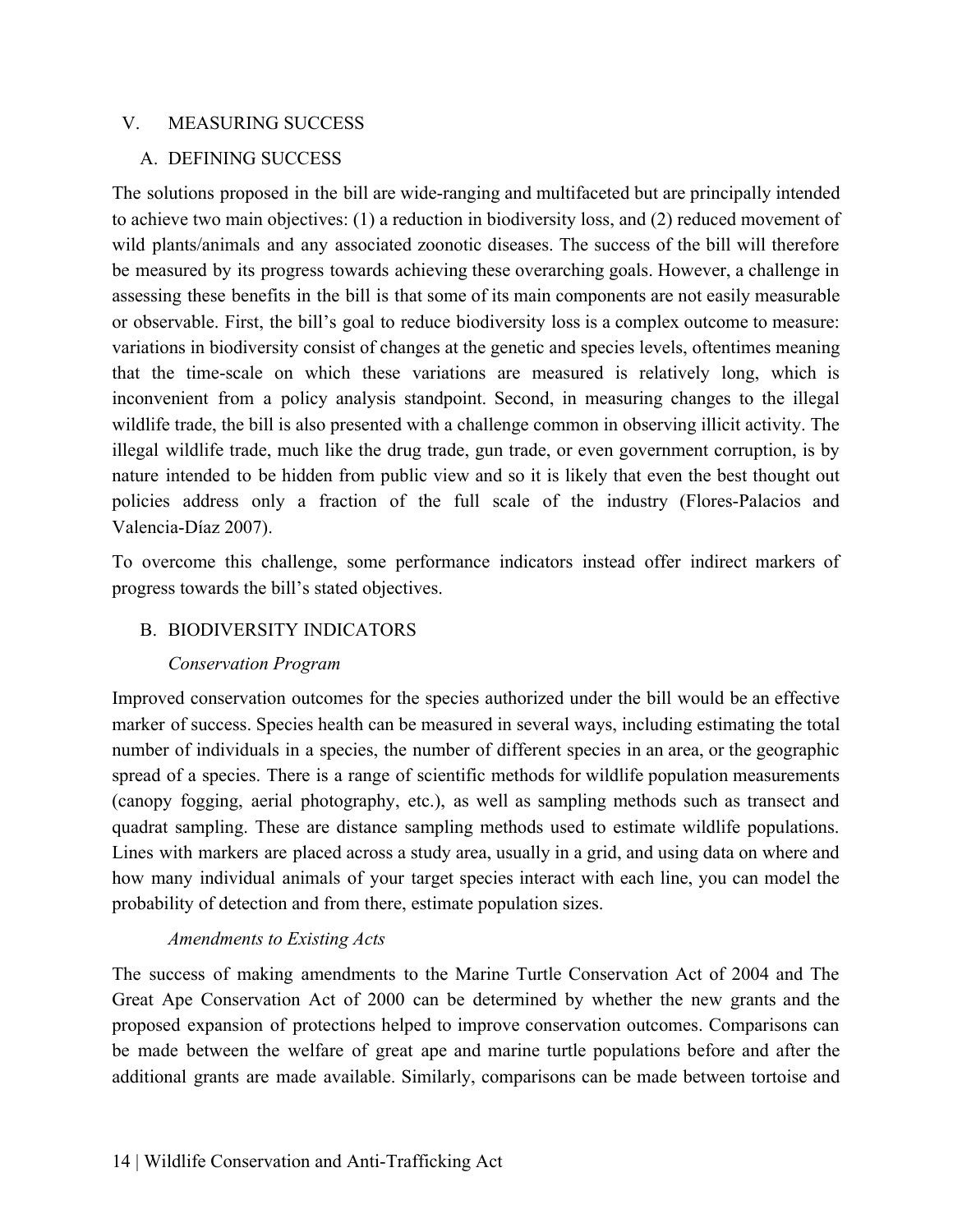turtle conservation efforts before and after these species were added to conservation programs authorized under the Marine Turtle Conservation Act.

#### *IUU Fishing*

Success is defined as improvements in marine mammal and fish conservation. This can be determined by comparing the health of marine mammal and fish populations before and after the redirection of fines and penalties from the Marine Mammal Protection Act of 1972 or the Magnuson-Stevens Fishery Conservation and Management Act to conservation programs. Methods such as seining (net capture) and electrofishing provide effective analyses of fish populations such as population density and habitat saturation (Vincent 1971). Seining Mark and recapture and other fish trapping methods also help identify any other density-dependent behavior. Establishing marine mammal populations is a slightly different proposition and requires different methods of measurement. Marine turtle populations, for example, can be evaluated using a range of methods including conducting ground and aerial surveys on nesting beaches and foraging habitats, or using transect and mark-recapture techniques as previously described.

## <span id="page-15-0"></span>C. WILDLIFE MOBILITY INDICATORS

## *USFWS Officers Stationed Abroad*

This program is successful if the presence of USFWS officers in a country of concern can reduce its observed instances of trafficking. Countries with USFWS officers can be compared to countries without them, focusing specifically on measures such as the number or volume of seizures, the number of trafficking arrests, or the number of engagements by customs officials. Other measures that can be implemented at the local level include regular testing of animals at live markets — as these are often the initial selling point of trafficked products — or counting the number of these markets that are shut down for selling wildlife products; this could serve as an indicator of successful enforcement.

## *Awards to Whistleblowers*

Success would be determined by whether the implementation of the system led to significantly improved outcomes in terms of arrests and seizures of trafficked products in the instances where they are utilized. Tracking payments to whistleblowers over time or the number of whistleblowers that come forth are effective measures of the program's growth and how successful efforts have been to publicize it.

## *Increase Severity of Trafficking Crimes*

Success would be determined by measuring the number of indictments for trafficking crimes, the number of convictions, or the lengths of prison terms. The intention would be for the threat of long jail sentences to be enough incentive to dissuade would-be traffickers.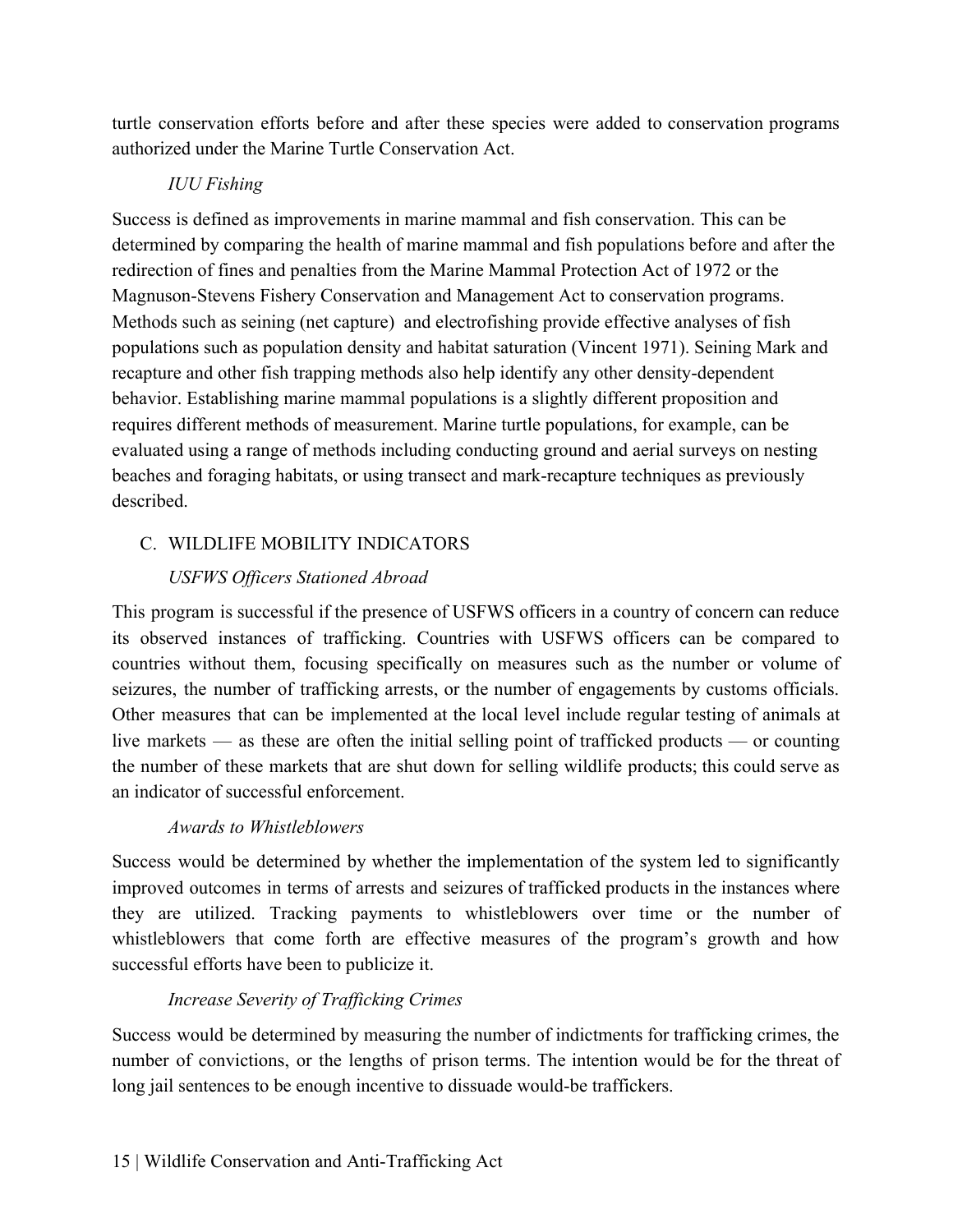#### <span id="page-16-0"></span>VI. CONCLUSION

Illegal wildlife trafficking and the unsustainable taking of animals from their environment leads to biodiversity loss, which severely impacts the functioning of healthy ecosystems and ecosystem services. Illegal wildlife trafficking also increases the frequency of interactions between humans and wild animals, which increases the chances that a zoonotic disease may spread from animals to humans. Both of these outcomes of wildlife trafficking have serious consequences for human health, ecological health, and the economy. Because ecosystems provide material and cultural benefits for humans, conserving natural resources has far-reaching benefits. Conserving biodiversity also decreases the risk of disastrous zoonotic disease outbreaks, such as the COVID-19 virus that has caused significant social upheaval at the time this document was written.

Given the significant threats wildlife trafficking poses to the health of both our natural habitats and human society, swift action must be taken to address any potential causes of concern regarding biodiversity loss and zoonotic disease dissemination. By increasing conservation funding, biodiversity can be conserved in areas where the rate of biodiversity loss is of particular concern, which will in turn protect ecosystem services. Placing USFWS officers abroad to assist in conservation will help stem trafficking, biodiversity loss, and disease spread by leveraging the United State's scientific and enforcement expertise. Lastly, increasing penalties for illegal wildlife trafficking and bolstering information channels by awarding whistleblowers larger sums of money will improve information attainment and decrease the proliferation of criminal activity related to wildlife trafficking. By implementing H.R. 864, the United States can enhance its efforts to combat wildlife trafficking, and therefore biodiversity loss, the emergence of novel zoonotic diseases, and other associated problems.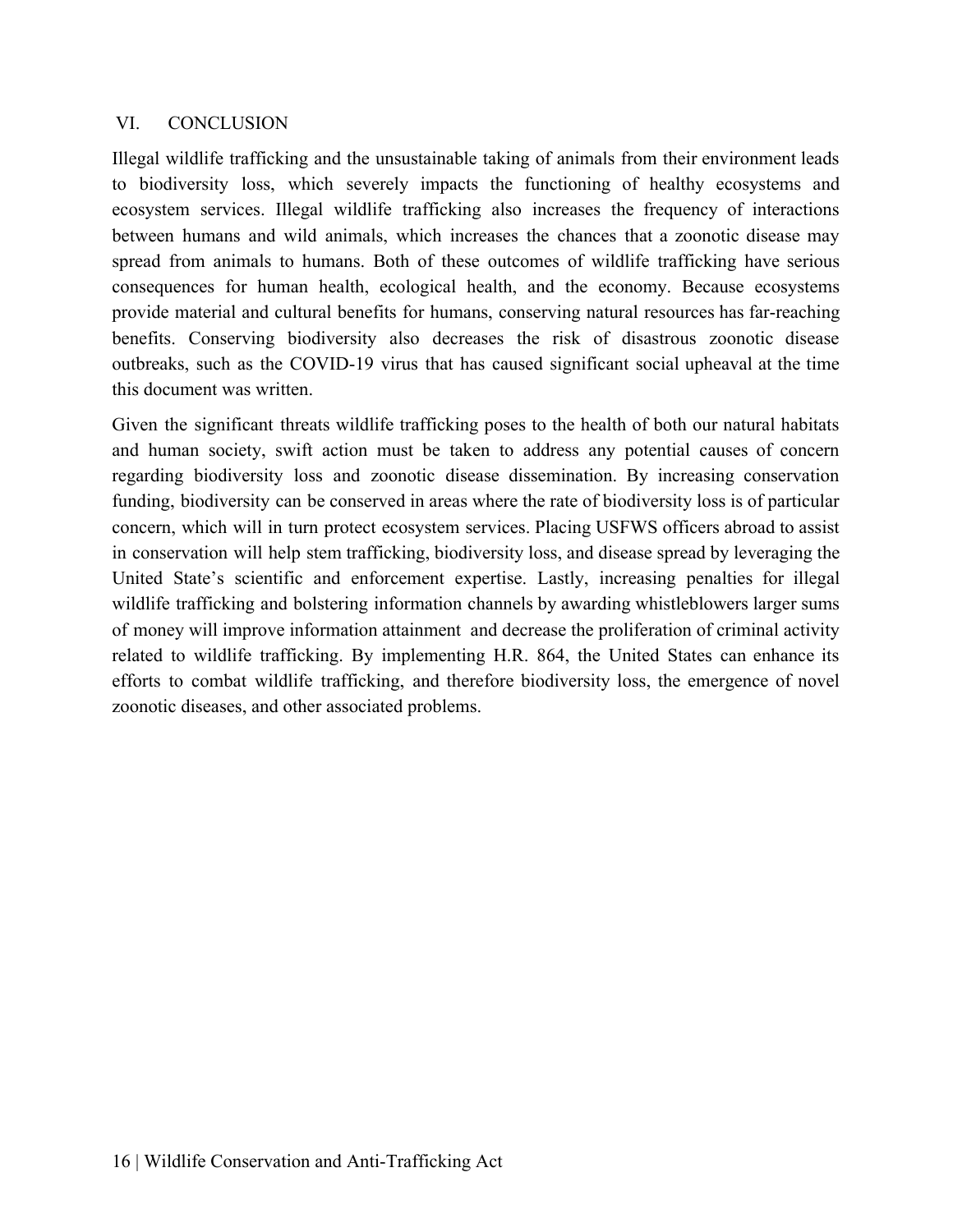#### References

- <span id="page-17-0"></span>"Alligator Holes." 2017. Florida Museum. April 12, 2017. [https://www.floridamuseum.ufl.edu/southflorida/habitats/freshwater-marshes/alligator](https://www.floridamuseum.ufl.edu/southflorida/habitats/freshwater-marshes/alligator-holes/)[holes/.](https://www.floridamuseum.ufl.edu/southflorida/habitats/freshwater-marshes/alligator-holes/)
- Baurick, Tristan. 2019. "As California Bans Gator Skin Sales, Louisiana Sues to Keep Access to That Big Market." The Times Picayune. December 11, 2019. [https://www.nola.com/news/environment/article\\_9d26173e-1c3e-11ea-98c7-e3d0033c9](https://www.nola.com/news/environment/article_9d26173e-1c3e-11ea-98c7-e3d0033c9467.html) [467.html](https://www.nola.com/news/environment/article_9d26173e-1c3e-11ea-98c7-e3d0033c9467.html).
- Bowman, William D., Michael L. Cain, and Sally D. Hacker. 2017. *Ecology*. Fourth Edition. Oxford University Press.
- Brierley, Andrew S. 2007. "Fisheries Ecology: Hunger for Shark Fin Soup Drives Clam Chowder off the Menu." *Current Biology* 17 (14): R555–57. <https://doi.org/10.1016/j.cub.2007.05.007>.
- Brondizo, E. S., J. Settle, S. Díaz, and H. T. Ngo. 2019. "Global Assessment Report on Biodiversity and Ecosystem Services." Intergovernmental Science-Policy Platform on Biodiversity and Ecosystem Services. <https://ipbes.net/global-assessment>.
- Bureau of Oceans and International Environmental and Scientific Affairs. 2019. "2019 END Wildlife Trafficking Report." U.S. Department of State. <https://www.state.gov/2019-end-wildlife-trafficking-report/>.
- Bushell, Amanda. 2014. "Cabo Pulmo Giving Optimism to Coral Reefs." Smithsonian Ocean. September 2014[.](http://ocean.si.edu/ecosystems/coral-reefs/cabo-pulmo-giving-optimism-coral-reefs)

[http://ocean.si.edu/ecosystems/coral-reefs/cabo-pulmo-giving-optimism-coral-reefs.](http://ocean.si.edu/ecosystems/coral-reefs/cabo-pulmo-giving-optimism-coral-reefs)

Castañón, Laura. 2019. "The People and the Park: How a Small Mexican Community Created One of the World's Most Successful Marine Preserves." *MIT Comparative Media Studies/Writing* (blog). January 23, 2019[.](https://cmsw.mit.edu/the-people-and-the-park-how-a-small-mexican-community-created-one-of-the-worlds-most-successful-marine-preserves/)

[https://cmsw.mit.edu/the-people-and-the-park-how-a-small-mexican-community-create](https://cmsw.mit.edu/the-people-and-the-park-how-a-small-mexican-community-created-one-of-the-worlds-most-successful-marine-preserves/) [d-one-of-the-worlds-most-successful-marine-preserves/](https://cmsw.mit.edu/the-people-and-the-park-how-a-small-mexican-community-created-one-of-the-worlds-most-successful-marine-preserves/).

- CDC. 2017. "Zoonotic Diseases." Centers for Disease Control and Prevention. July 14, 2017[.](https://www.cdc.gov/onehealth/basics/zoonotic-diseases.html) [https://www.cdc.gov/onehealth/basics/zoonotic-diseases.html.](https://www.cdc.gov/onehealth/basics/zoonotic-diseases.html)
- Díaz, Sandra, Joseph Fargione, F. Stuart Chapin, and David Tilman. 2006. "Biodiversity Loss Threatens Human Well-Being." *PLoS Biology* 4 (8): e277. [https://doi.org/10.1371/journal.pbio.0040277.](https://doi.org/10.1371/journal.pbio.0040277)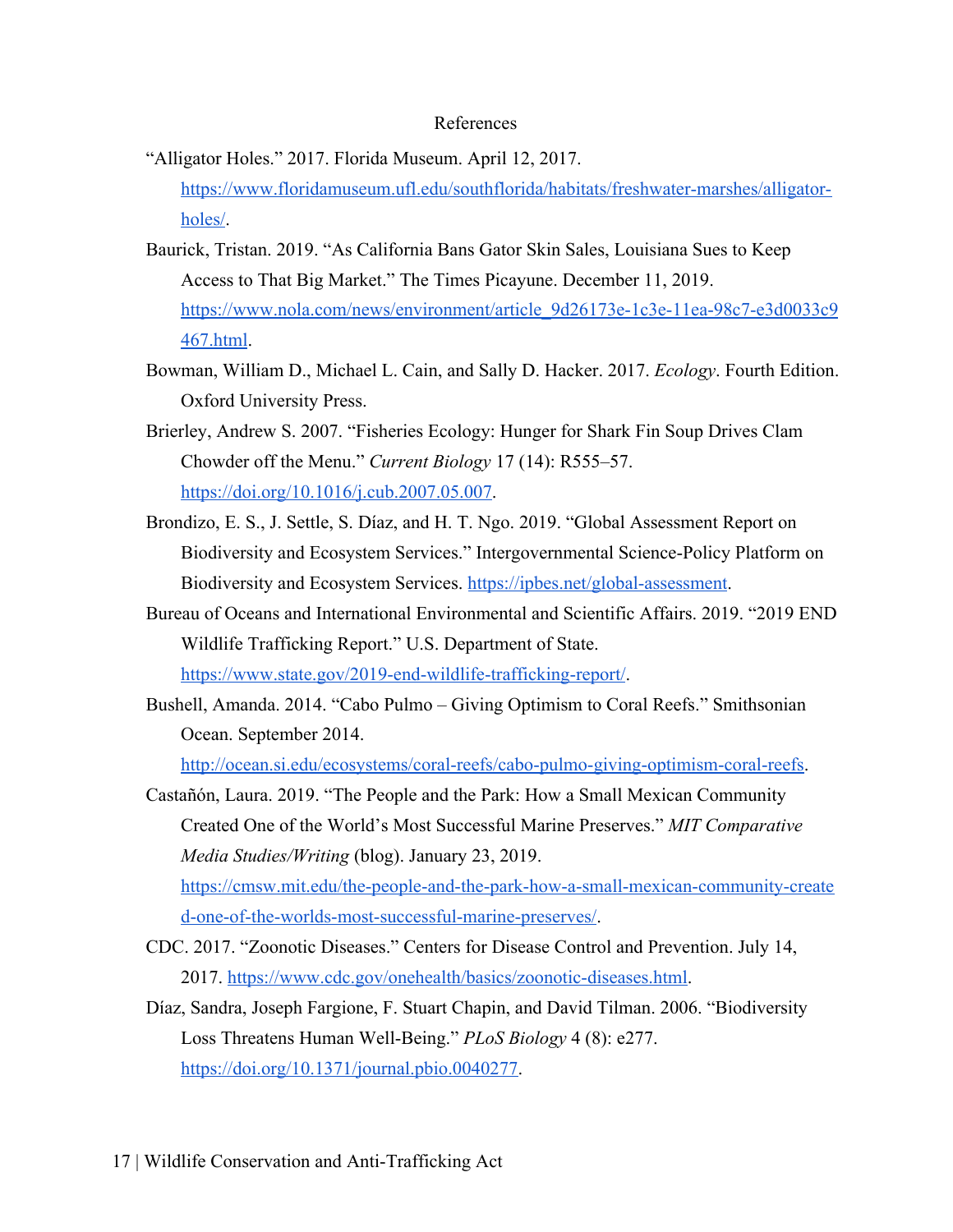Doak, Naomi, and Alegria Olmedo. 2013. "Rhino Horn Consumers, Who Are They?" TRAFFIC.

<https://www.traffic.org/site/assets/files/8094/rhino-horn-consumers-who-are-they.pdf>.

- Doob, Anthony N., and Cheryl Marie Webster. 2003. "Sentence Severity and Crime: Accepting the Null Hypothesis." *Crime and Justice* 30: 143–95.
- "Facts About Rhino Horn." n.d. U.S. Fish and Wildlife Service Office of Law Enforcement. Accessed August 17, 2020. <https://www.fws.gov/le/pdf/rhino-horn-factsheet.pdf>.
- Felbab-Brown, Vanda. 2017. "The Vanishing Vaquita and the Challenges of Combating Wildlife Trafficking." *Brookings* (blog). June 5, 2017[.](https://www.brookings.edu/blog/order-from-chaos/2017/06/05/the-vanishing-vaquita-and-the-challenges-of-combating-wildlife-trafficking/) [https://www.brookings.edu/blog/order-from-chaos/2017/06/05/the-vanishing-vaquita-a](https://www.brookings.edu/blog/order-from-chaos/2017/06/05/the-vanishing-vaquita-and-the-challenges-of-combating-wildlife-trafficking/) [nd-the-challenges-of-combating-wildlife-trafficking/.](https://www.brookings.edu/blog/order-from-chaos/2017/06/05/the-vanishing-vaquita-and-the-challenges-of-combating-wildlife-trafficking/)
- Flores-Palacios, Alejandro, and Susana Valencia-Díaz. 2007. "Local Illegal Trade Reveals Unknown Diversity and Involves a High Species Richness of Wild Vascular Epiphytes." *Biological Conservation* 136 (3): 372–87[.](https://doi.org/10.1016/j.biocon.2006.12.017) [https://doi.org/10.1016/j.biocon.2006.12.017.](https://doi.org/10.1016/j.biocon.2006.12.017)
- Frank, Eyal G., and David S. Wilcove. 2019. "Long Delays in Banning Trade in Threatened Species." *Science* 363 (6428): 686–88[.](https://doi.org/10.1126/science.aav4013) <https://doi.org/10.1126/science.aav4013>.
- Gaston, J Kevin. 1996. *Biodiversity: A Biology Of Numbers And Difference*. Wiley.
- Givati, Yehonatan. 2016. "A Theory of Whistleblower Rewards." *The Journal of Legal Studies* 45 (1): 43–72[.](https://doi.org/10.1086/684617) <https://doi.org/10.1086/684617>.
- Harrison, Mariel, Dilys Roe, Julia Baker, Geoffrey Mwedde, Henry Travers, Andy Plumptre, Aggrey Rwetsiba, and E J Milner-Gulland. 2015. "Wildlife Crime: A Review of the Evidence on Drivers and Impacts in Uganda." *International Institute for Environment and Development*, April, 144.
- Hoffman, L. C., and D.-M. Cawthorn. 2012. "What Is the Role and Contribution of Meat from Wildlife in Providing High Quality Protein for Consumption?" *Animal Frontiers* 2 (4): 40–53. <https://doi.org/10.2527/af.2012-0061>.
- Humane Society International. 2011. "Rhino Horn Trade." Humane Society International. September 15, 2011[.](https://www.hsi.org/news-media/rhino_horn_trade/) [https://www.hsi.org/news-media/rhino\\_horn\\_trade/](https://www.hsi.org/news-media/rhino_horn_trade/).
- Johnson, Christine K., Peta L. Hitchens, Pranav S. Pandit, Julie Rushmore, Tierra Smiley Evans, Cristin C. W. Young, and Megan M. Doyle. 2020. "Global Shifts in Mammalian Population Trends Reveal Key Predictors of Virus Spillover Risk." *Proceedings. Biological Sciences* 287 (1924): 20192736. [https://doi.org/10.1098/rspb.2019.2736.](https://doi.org/10.1098/rspb.2019.2736)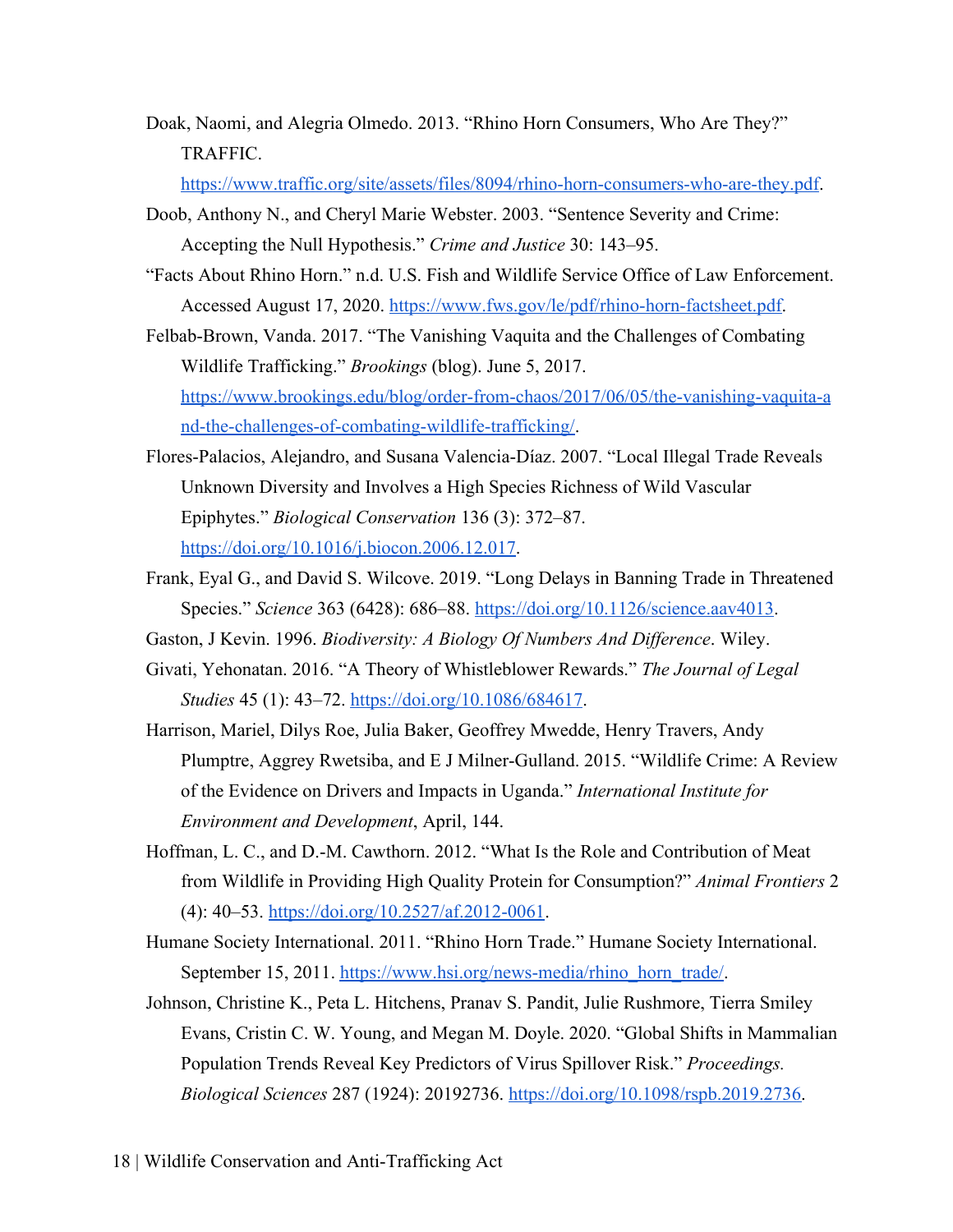- Karesh, W., Robert Cook, Martin Gilbert, and James Newcomb. 2007. "Implications of Wildlife Trade on the Movement of Avian Influenza and Other Infectious Diseases." *Journal of Wildlife Diseases* 43 (July): S55.
- Karesh, W., K.M. Smith, and Marianne Asmussen. 2012. "The Unregulated and Informal Trade in Wildlife: Implications for Biodiversity and Health. In: Animal Health and Biodiversity Preparing for the Future." *Compendium of the OIE Global Conference on Wildlife Paris*, January, 51–57.
- Karesh, William B., Robert A. Cook, Elizabeth L. Bennett, and James Newcomb. 2005. "Wildlife Trade and Global Disease Emergence." *Emerging Infectious Diseases* 11 (7): 1000–1002[.](https://doi.org/10.3201/eid1107.050194) [https://doi.org/10.3201/eid1107.050194.](https://doi.org/10.3201/eid1107.050194)
- Karesh, William B., Andy Dobson, James O. Lloyd-Smith, Juan Lubroth, Matthew A. Dixon, Malcolm Bennett, Stephen Aldrich, et al. 2012. "Ecology of Zoonoses: Natural and Unnatural Histories." *The Lancet* 380 (9857): 1936–45. [https://doi.org/10.1016/S0140-6736\(12\)61678-X.](https://doi.org/10.1016/S0140-6736(12)61678-X)
- Ladkani, Richard. 2019. "Op-Ed: How Cracking down on Organized Crime Could Save a Tiny Porpoise from Extinction." *Los Angeles Times*, July 21, 2019. [https://www.latimes.com/opinion/story/2019-07-19/vaquita-porpoise-mexico-document](https://www.latimes.com/opinion/story/2019-07-19/vaquita-porpoise-mexico-documentary) [ary](https://www.latimes.com/opinion/story/2019-07-19/vaquita-porpoise-mexico-documentary).
- Lau, Susanna K. P., Hayes K. H. Luk, Antonio C. P. Wong, Kenneth S. M. Li, Longchao Zhu, Zirong He, Joshua Fung, Tony T. Y. Chan, Kitty S. C. Fung, and Patrick C. Y. Woo. 2020. "Possible Bat Origin of Severe Acute Respiratory Syndrome Coronavirus 2." *Emerging Infectious Diseases* 26 (7): 1542–47[.](https://doi.org/10.3201/eid2607.200092) [https://doi.org/10.3201/eid2607.200092.](https://doi.org/10.3201/eid2607.200092)
- Li, Hongying, Emma Mendelsohn, Chen Zong, Wei Zhang, Emily Hagan, Ning Wang, Shiyue Li, et al. 2019. "Human-Animal Interactions and Bat Coronavirus Spillover Potential among Rural Residents in Southern China." *Biosafety and Health* 1 (2): 84–90[.](https://doi.org/10.1016/j.bsheal.2019.10.004) <https://doi.org/10.1016/j.bsheal.2019.10.004>.
- Martins, Sara Babo, Barbara Häsler, and Johnathan Rushton. 2020. "Economic Aspects of Zoonoses: Impact of Zoonoses on the Food Industry: Impact of Zoonoses on the Food Industry." *Zoonoses - Infections Affecting Humans and Animals*, April, 1107–26. [https://doi.org/10.1007/978-94-017-9457-2\\_45](https://doi.org/10.1007/978-94-017-9457-2_45).
- Mazzotti, Frank J., Mark R. Campbell, Michelle L. Palmer, Jocie A. Graham, Karen Minkowski, Laura A. Brandt, and Kenneth G. Rice. n.d. "Ecology of Everglades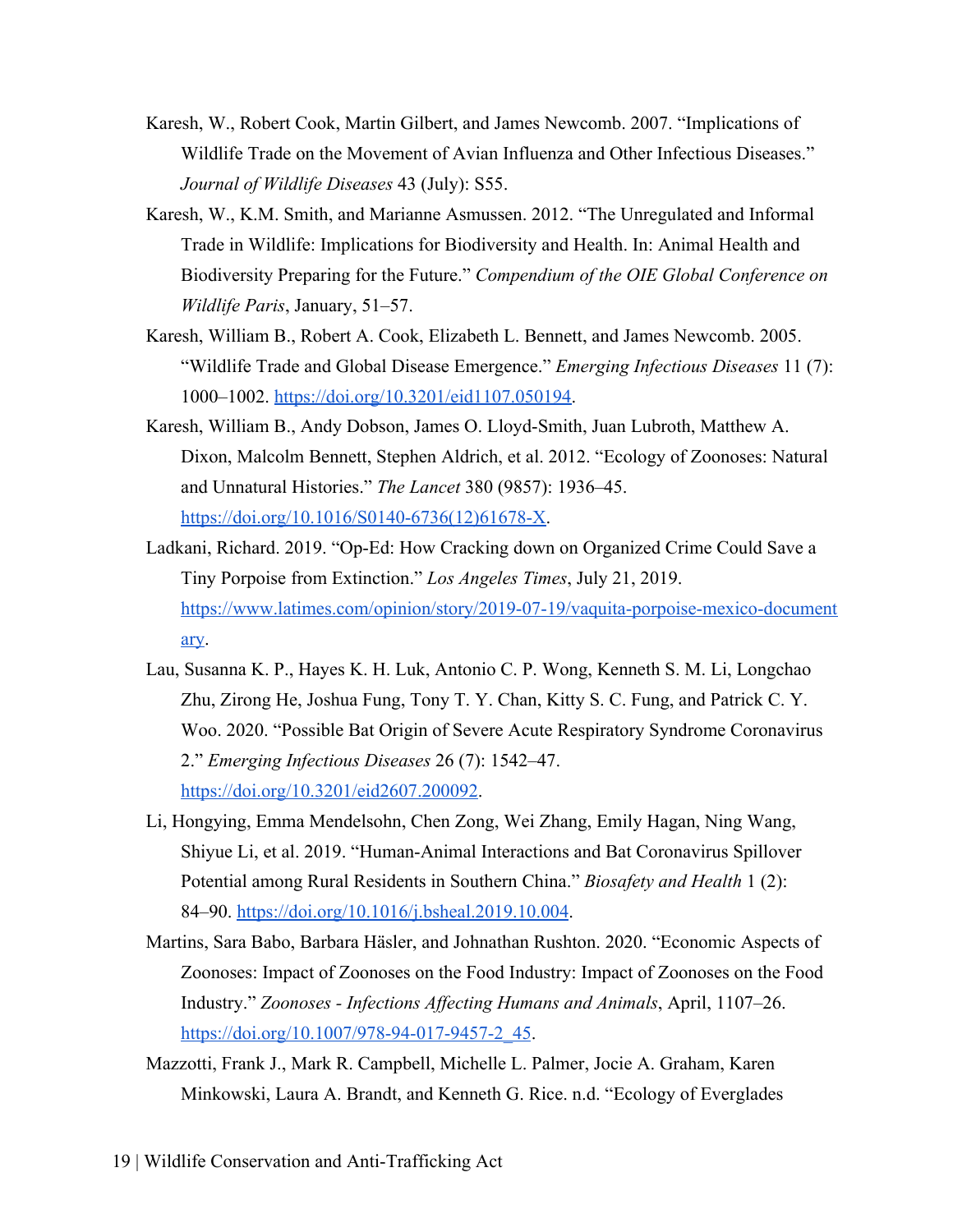Alligator Holes." University of Florida. Accessed August 17, 2020. [https://crocdoc.ifas.ufl.edu/publications/posters/ecologyofalligatorholes/.](https://crocdoc.ifas.ufl.edu/publications/posters/ecologyofalligatorholes/)

- Monterey Bay Aquarium. n.d. "Crimes on the High Seas." Seafood Watch. Accessed August 17, 2020[.](https://www.seafoodwatch.org/ocean-issues/wild-seafood/illegal-fishing) <https://www.seafoodwatch.org/ocean-issues/wild-seafood/illegal-fishing>.
- Morell, Virginia. 2017. "World's Most Endangered Marine Mammal Down to 30 Individuals." Science | AAAS. February 1, 2017[.](https://www.sciencemag.org/news/2017/02/world-s-most-endangered-marine-mammal-down-30-individuals) [https://www.sciencemag.org/news/2017/02/world-s-most-endangered-marine-mammal](https://www.sciencemag.org/news/2017/02/world-s-most-endangered-marine-mammal-down-30-individuals)[down-30-individuals](https://www.sciencemag.org/news/2017/02/world-s-most-endangered-marine-mammal-down-30-individuals).
- National Research Council, Institute of Medicine, Division on Earth and Life Studies, Board on Global Health, Board on Agriculture and Natural Resources, and Committee on Achieving Sustainable Global Capacity for Surveillance and Response to Emerging Diseases of Zoonotic Origin. 2009. *Sustaining Global Surveillance and Response to Emerging Zoonotic Diseases*. Edited by Gerald T. Keusch, Marguerite Pappaioanou, Mila C. Gonzalez, Kimberly A. Scott, and Peggy Tsai. Washington (DC): National Academies Press (US)[.](http://www.ncbi.nlm.nih.gov/books/NBK215317/) [http://www.ncbi.nlm.nih.gov/books/NBK215317/.](http://www.ncbi.nlm.nih.gov/books/NBK215317/)
- National Whistleblower Center. n.d. "Wildlife Protection Whistleblower Laws." National Whistleblower Center. Accessed August 17, 2020[.](https://www.whistleblowers.org/wildlife-protection-whistleblower-laws/)

[https://www.whistleblowers.org/wildlife-protection-whistleblower-laws/.](https://www.whistleblowers.org/wildlife-protection-whistleblower-laws/)

- Nilsson, Danielle, Greg Baxter, James R. A. Butler, and Clive A. McAlpine. 2016. "How Do Community-Based Conservation Programs in Developing Countries Change Human Behaviour? A Realist Synthesis." *Biological Conservation* 200 (August): 93–103[.](https://doi.org/10.1016/j.biocon.2016.05.020) [https://doi.org/10.1016/j.biocon.2016.05.020.](https://doi.org/10.1016/j.biocon.2016.05.020)
- Olivera, Alejandro, and Sarah Uhlemann. 2016. "Trade Sanctions Sought Against Mexico in Fight to Save Vanishing Porpoise." Center for Biological Diversity. June 28, 2016[.](https://www.biologicaldiversity.org/news/press_releases/2016/totoaba_vaquita-06-28-2016.html) [https://www.biologicaldiversity.org/news/press\\_releases/2016/totoaba\\_vaquita-06-28-2](https://www.biologicaldiversity.org/news/press_releases/2016/totoaba_vaquita-06-28-2016.html) [016.html](https://www.biologicaldiversity.org/news/press_releases/2016/totoaba_vaquita-06-28-2016.html).
- Parramore, Laury. 2018. "U.S. Government Bolsters Overseas Law Enforcement Capacity to Combat Illegal Trade in Wildlife." US Fish and Wildlife Service. October 11, 2018. [https://www.fws.gov/news/ShowNews.cfm?ref=u.s.-government-bolsters-overseas-law](https://www.fws.gov/news/ShowNews.cfm?ref=u.s.-government-bolsters-overseas-law-enforcement-capacity-to--combat-&_ID=36326)enforcement-capacity-to--combat-& ID=36326.
- Pavlin, Boris I., Lisa M. Schloegel, and Peter Daszak. 2009. "Risk of Importing Zoonotic Diseases through Wildlife Trade, United States." *Emerging Infectious Diseases* 15 (11): 1721–26[.](https://doi.org/10.3201/eid1511.090467) [https://doi.org/10.3201/eid1511.090467.](https://doi.org/10.3201/eid1511.090467)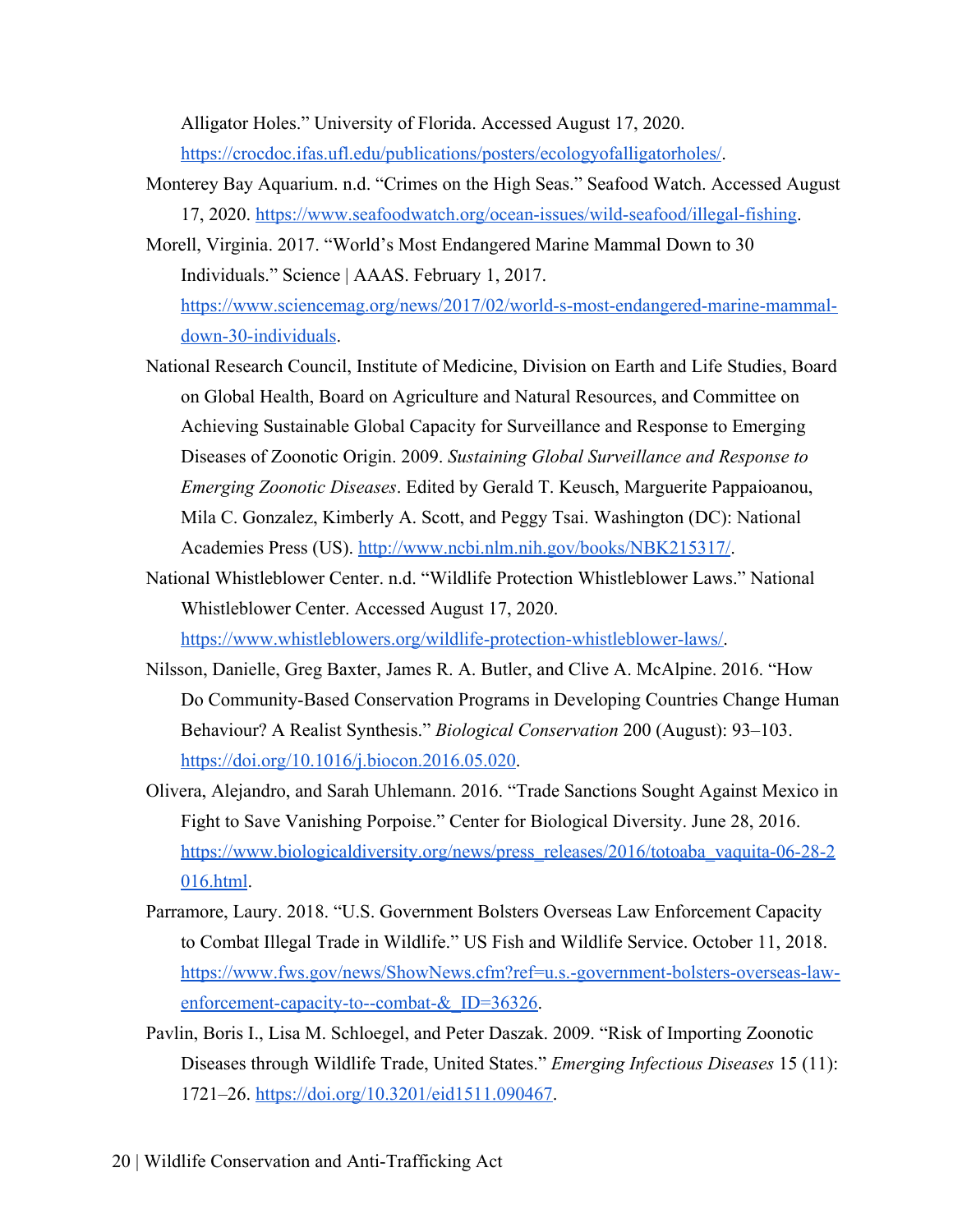- Rafferty, John P. 2019. "Biodiversity Loss." Britannica. June 14, 2019. <https://www.britannica.com/science/biodiversity-loss>.
- Reichle, David E. 2019. "Food Chains and Trophic Level Transfers." In *The Global Carbon Cycle and Climate Change: Scaling Ecological Energetics*, 1st Edition. Elsevier.
- Rosen, Gail Emilia, and Katherine F. Smith. 2010. "Summarizing the Evidence on the International Trade in Illegal Wildlife." *EcoHealth* 7 (1): 24–32[.](https://doi.org/10.1007/s10393-010-0317-y) <https://doi.org/10.1007/s10393-010-0317-y>.
- Save The Rhino. n.d. "Poaching for Rhino Horn." Save The Rhino. Accessed August 17, 2020[.](https://www.savetherhino.org/rhino-info/threats/poaching-rhino-horn/) <https://www.savetherhino.org/rhino-info/threats/poaching-rhino-horn/>.
- Slingenbergh, J. I., M. Gilbert, K. I. de Balogh, and W. Wint. 2004. "Ecological Sources of Zoonotic Diseases." *Revue Scientifique Et Technique (International Office of Epizootics)* 23 (2): 467–84. [https://doi.org/10.20506/rst.23.2.1492.](https://doi.org/10.20506/rst.23.2.1492)
- Taylor, Barbara. 2015. "Society for Marine Mammalogy." Society for Marine Mammalogy. April 30, 2015. [http://marinemammalscience.org.](http://marinemammalscience.org/)
- The New York Times. 1979. "Alligator Is Making a Strong Comeback," November 25, 1979[.](https://www.nytimes.com/1979/11/25/archives/alligator-is-making-a-strong-comeback-reptile-still-called-an.html)

[https://www.nytimes.com/1979/11/25/archives/alligator-is-making-a-strong-comeback](https://www.nytimes.com/1979/11/25/archives/alligator-is-making-a-strong-comeback-reptile-still-called-an.html)[reptile-still-called-an.html.](https://www.nytimes.com/1979/11/25/archives/alligator-is-making-a-strong-comeback-reptile-still-called-an.html)

- The Pew Charitable Trusts. 2017. "How to End Illegal Fishing." The Pew Charitable Trusts. [https://www.pewtrusts.org/-/media/assets/2017/12/eifp\\_how\\_to\\_end\\_illegal\\_fishing.pdf](https://www.pewtrusts.org/-/media/assets/2017/12/eifp_how_to_end_illegal_fishing.pdf)
- United Nations Office on Drugs and Crime. 2019. "Module 1: Illicit Markets for Wildlife, Forest and Fisheries Products." United Nations Office on Drugs and Crime. September 2019[.](https://www.unodc.org/e4j/en/wildlife-crime/module-1/index.html) [https://www.unodc.org/e4j/en/wildlife-crime/module-1/index.html.](https://www.unodc.org/e4j/en/wildlife-crime/module-1/index.html)
- Uribe, Moniza Ortiz. 2017. "Adios, Vaquita Marina? Mexico's 'little Sea Cow' Is Being Pushed to the Edge of Extinction." The World. April 12, 2017. [https://www.pri.org/stories/2017-04-12/adios-vaquita-marina-mexicos-little-sea-cow-be](https://www.pri.org/stories/2017-04-12/adios-vaquita-marina-mexicos-little-sea-cow-being-pushed-edge-extinction) [ing-pushed-edge-extinction](https://www.pri.org/stories/2017-04-12/adios-vaquita-marina-mexicos-little-sea-cow-being-pushed-edge-extinction).
- U.S. Department of State. n.d. "Wildlife Trafficking." U.S. Department of State. Accessed August 17, 2020. [https://2009-2017.state.gov/e/oes/ecw/wlt//index.htm.](https://2009-2017.state.gov/e/oes/ecw/wlt//index.htm)
- USFWS. n.d. "Alligators & Crocodiles." US Fish and Wildlife Service. Accessed August 17, 2020[.](https://www.fws.gov/international/animals/alligators-and-crocodiles.html) [https://www.fws.gov/international/animals/alligators-and-crocodiles.html.](https://www.fws.gov/international/animals/alligators-and-crocodiles.html)